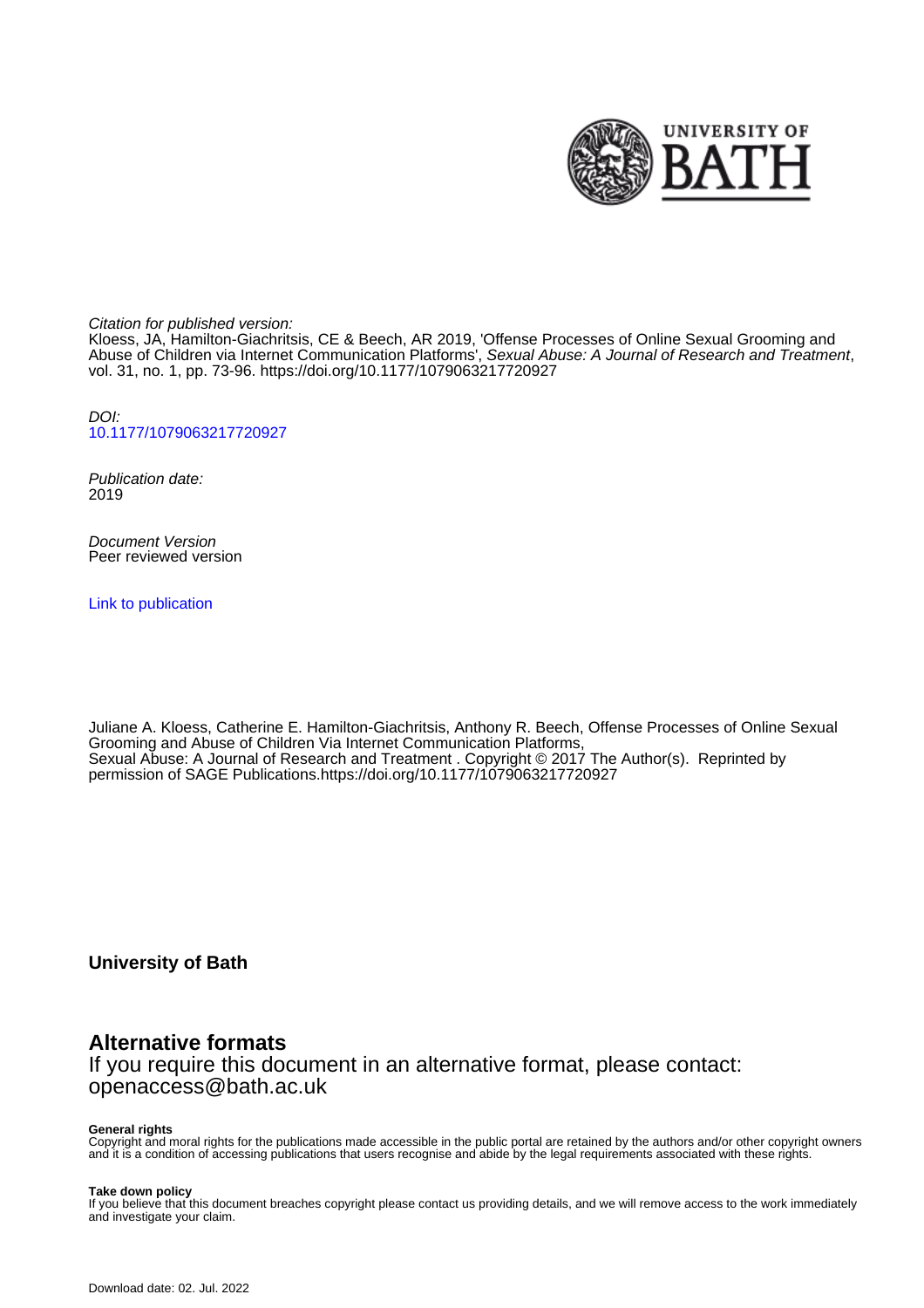### Running head: OFFENSE PROCESSES OF ONLINE CHILD SEXUAL ABUSE

Offense Processes of Online Sexual Grooming and Abuse of Children via Internet

Communication Platforms

Juliane A. Kloess, Catherine E. Hamilton-Giachritsis, and Anthony R. Beech

University of Birmingham

Author Note

Juliane A. Kloess, School of Psychology, University of Birmingham, Birmingham, UK; Anthony R. Beech, School of Psychology, University of Birmingham, Birmingham, UK.

Catherine E. Hamilton-Giachritsis is now at Department of Psychology, University of Bath, Bath, UK.

The principal researcher would like to express her gratitude and appreciation to the police forces involved for their assistance, time and effort in providing access to their case material.

Correspondence concerning this article should be addressed to Juliane A. Kloess, Centre for Forensic and Criminological Psychology, School of Psychology, University of Birmingham, Edgbaston, Birmingham, B15 2TT, UK. E-mail: [J.A.Kloess@bham.ac.uk](mailto:J.A.Kloess@bham.ac.uk)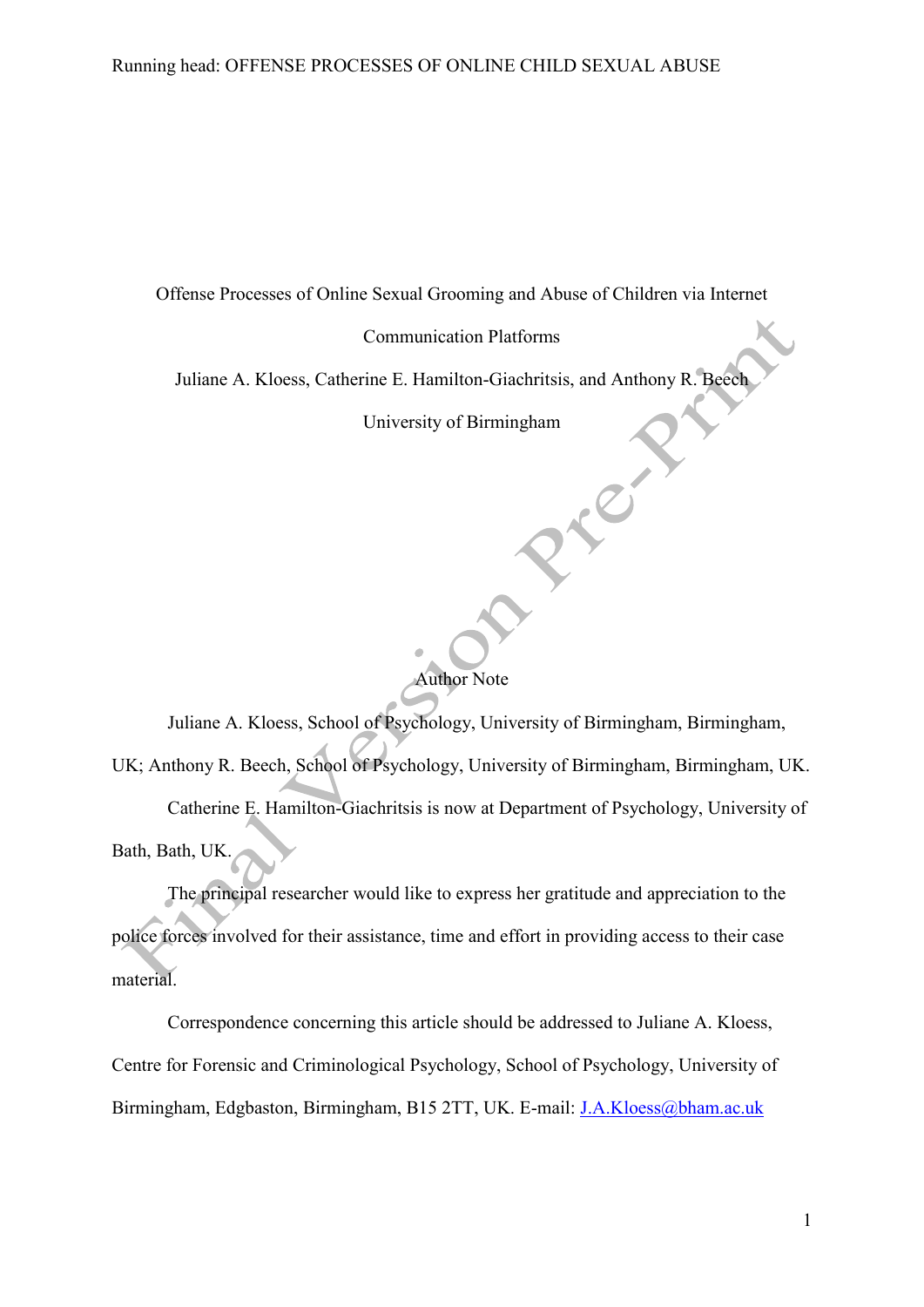#### Abstract

The aim of the present study was to provide an inclusive and realistic account of the offense processes of naturally-occurring, sexually exploitative interactions between offenders and victims that took place via Internet communication platforms, and develop an offence process diagram of online sexual grooming and abuse. Five case series, comprising 29 transcripts of 22 interactions, were analyzed using the qualitative approach of thematic analysis. Police reports were reviewed for descriptive and case-specific information. The five offenders were men aged between 27 and 52 years ( $M = 33.6$ ,  $SD = 5.6$ ), and the number of children they communicated with ranged from one to twelve  $(M = 4.6, SD = 4.5)$ . Victims were aged between 11 and 15 ( $M = 13.0$ ,  $SD = 1.2$ ), and were both female ( $n = 17$ ) and male ( $n = 6$ ). Findings revealed that offenders employed either an indirect or a direct approach to conversations with victims and initiating contact with them. The approach offenders employed was also reflected in the types of strategies they used. Only two offenders were found to engage in aspects of sexual grooming as part of an *indirect approach*; the majority of the interactions by the other three offenders, that lacked features of sexual grooming altogether, were found to be of a *direct approach*. These findings are discussed in relation to current issues surrounding terminology and definition of sexual grooming, as well as theoretical and practical implications, concluding with suggestions for future research.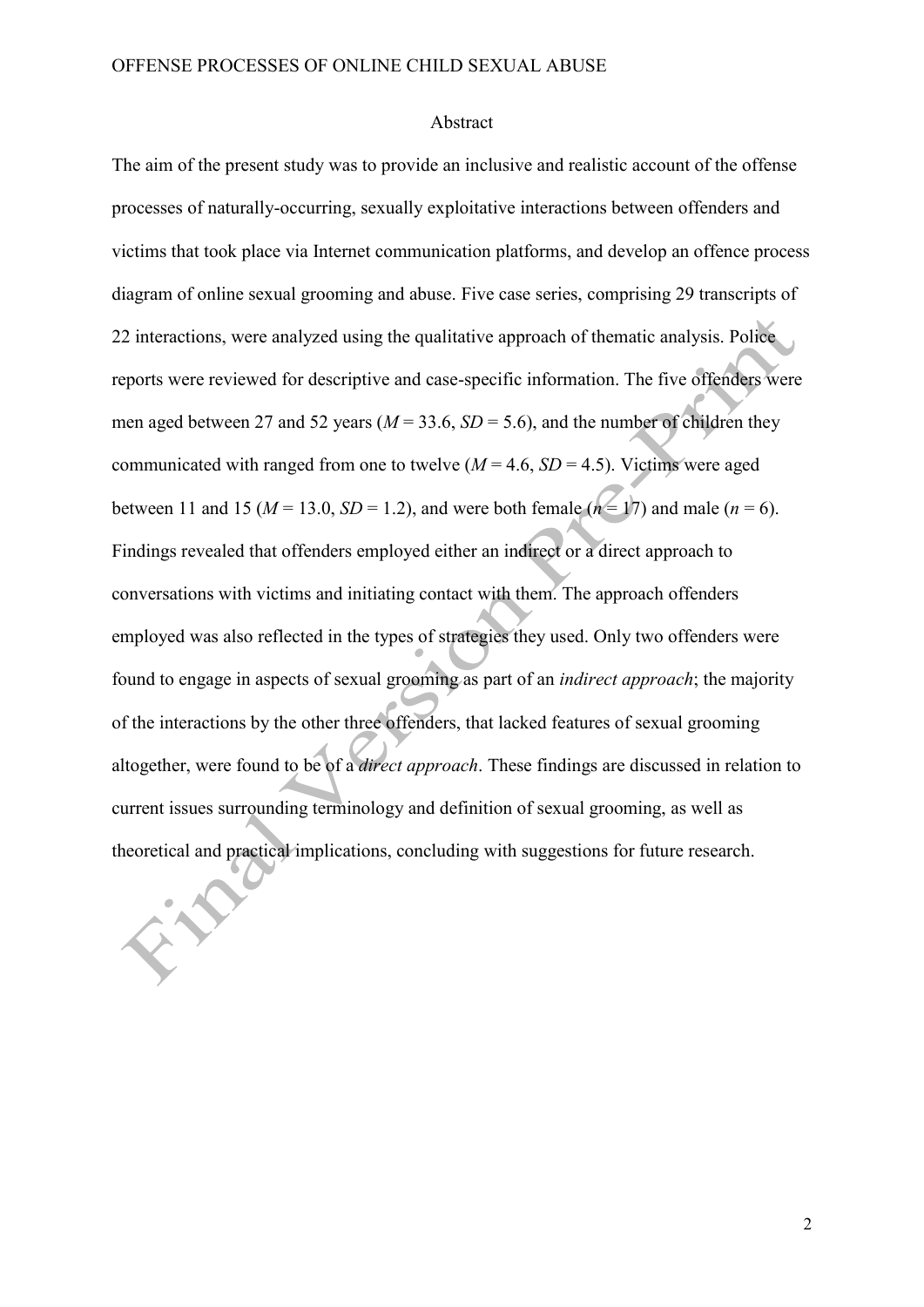# Offense Processes of Online Sexual Grooming and Abuse of Children via Internet

## Communication Platforms

Recent years have seen a steady increase in research being conducted in the area of online sexual offending. While most of this research has explored offenses in relation to indecent images of children (where individuals access, possess, distribute, and/or produce such material), relatively few studies have examined interactions in which offenders engage in inappropriate sexual communication with children, noted as one of the ways in which the Internet may be misused by individuals with a potential sexual interest in children (Durkin, 1997). These interactions have typically been denoted as *online grooming* and *online luring* (e.g., Cybertip.ca, 2012; Gottschalk, 2011; O'Connell, 2003). *Sexual grooming* itself is defined by Craven, Brown and Gilchrist (2006) as "a process by which a person prepares a child, significant adults and the environment for the abuse of this child. Specific goals include gaining access to the child, gaining the child's compliance, and maintaining the child's secrecy to avoid disclosure" (p. 297). This definition highlights the complex nature of sexual grooming, and also identifies important aspects that form part of this process. While it is based on sexual grooming in the physical world, its aspects can be applied to the online environment.

Finkelhor (1984) proposes four preconditions that may lead to sexual offending. which are as follows: (a) *motivation to sexually offend*, (b) *overcoming internal inhibitors*, (c) *overcoming external inhibitors*, and (d) *overcoming the child's resistance*. In terms of motivation to sexually offend, visiting an online platform that is deemed to be popular among children (e.g., Briggs et al., 2011; Malesky, 2007) may suggest an existent motivation to initiate sexual contact with them. Overcoming internal inhibitors is facilitated by one of the components of the *Triple A Engine* (Cooper, 1998), namely anonymity, which is related to the belief that one's identity is unknown and cannot be detected (Cooper & Griffin-Shelley,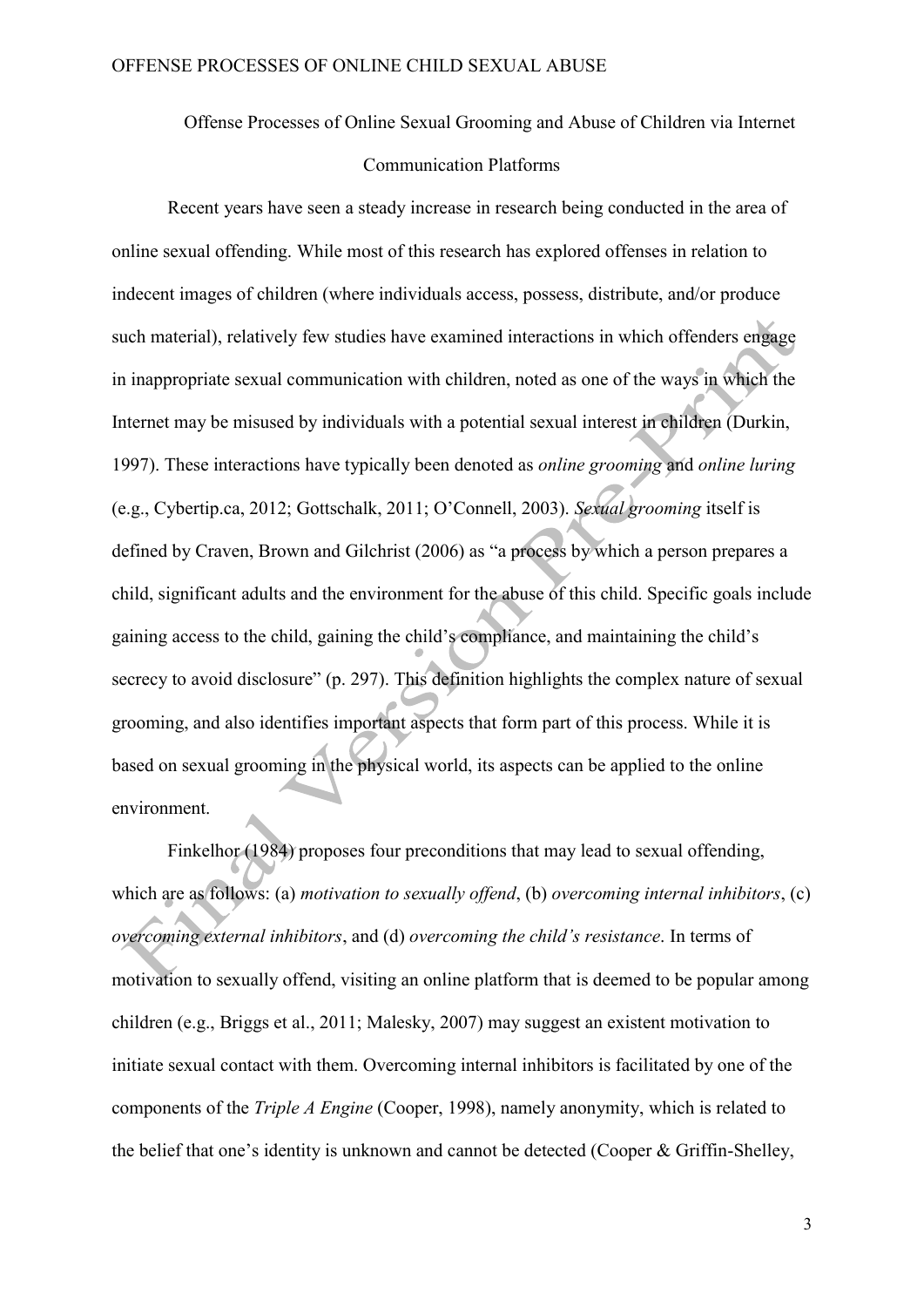2002). In terms of overcoming external inhibitors, the online environment presents few obstacles for offenders in the absence of significant adults and protective surroundings, both of which have been shown to increase a victim's vulnerability, playing an important role in keeping children safe (Whittle, Hamilton-Giachritsis, & Beech, 2014a). In addition to this, it affords a greater opportunity to gain access to a child through the availability of a wide range of Internet communication platforms and an apparently unlimited number of users, which relates to the accessibility component of the Triple A Engine (Cooper, 1998). These factors are also in accordance with the three elements of the *Routine Activity Approach* (Cohen & Felson, 1979), namely a motivated offender, a suitable victim and the absence of capable guardians, whose convergence in time and space are argued to increase the likelihood of a crime occurring. Once contact has been established with a particular child, offenders may engage in a process of sexual grooming in order to overcome the child's resistance, as well as gain their compliance and secrecy to avoid disclosure (Craven et al.,  $2006$ )<sup>1</sup>.

With regard to the process of sexual grooming online, O'Connell (2003) employed a participant observation methodology, which involved posing as a minor in chat rooms for more than 50 hours over a five-year period, leading to the identification of several stages: (a) friendship-forming stage, (b) relationship-forming stage, (c) risk assessment stage, (d) exclusivity stage, (e) sexual stage, and (f) the concluding stage in form of damage limitation<sup>2</sup> and the hit and run tactic (i.e., where offenders presented with no apparent interest in damage limitation or continued contact). The research found that offenders varied in terms of the types and order of stages through which they progressed. Some offenders spent considerably more time getting to know the child and establishing an exclusive relationship, whereas others progressed quickly to the sexual stage. This was further supported by Whittle,

<sup>1</sup> See Kloess et al. (2015) for a detailed examination of offenders' *modus operandi*

<sup>2</sup> Damage limitation: exercises, such as very positive encouragement and high praise, intended to reduce risk of a frightened child divulging details of the online activities (O'Connell, 2003)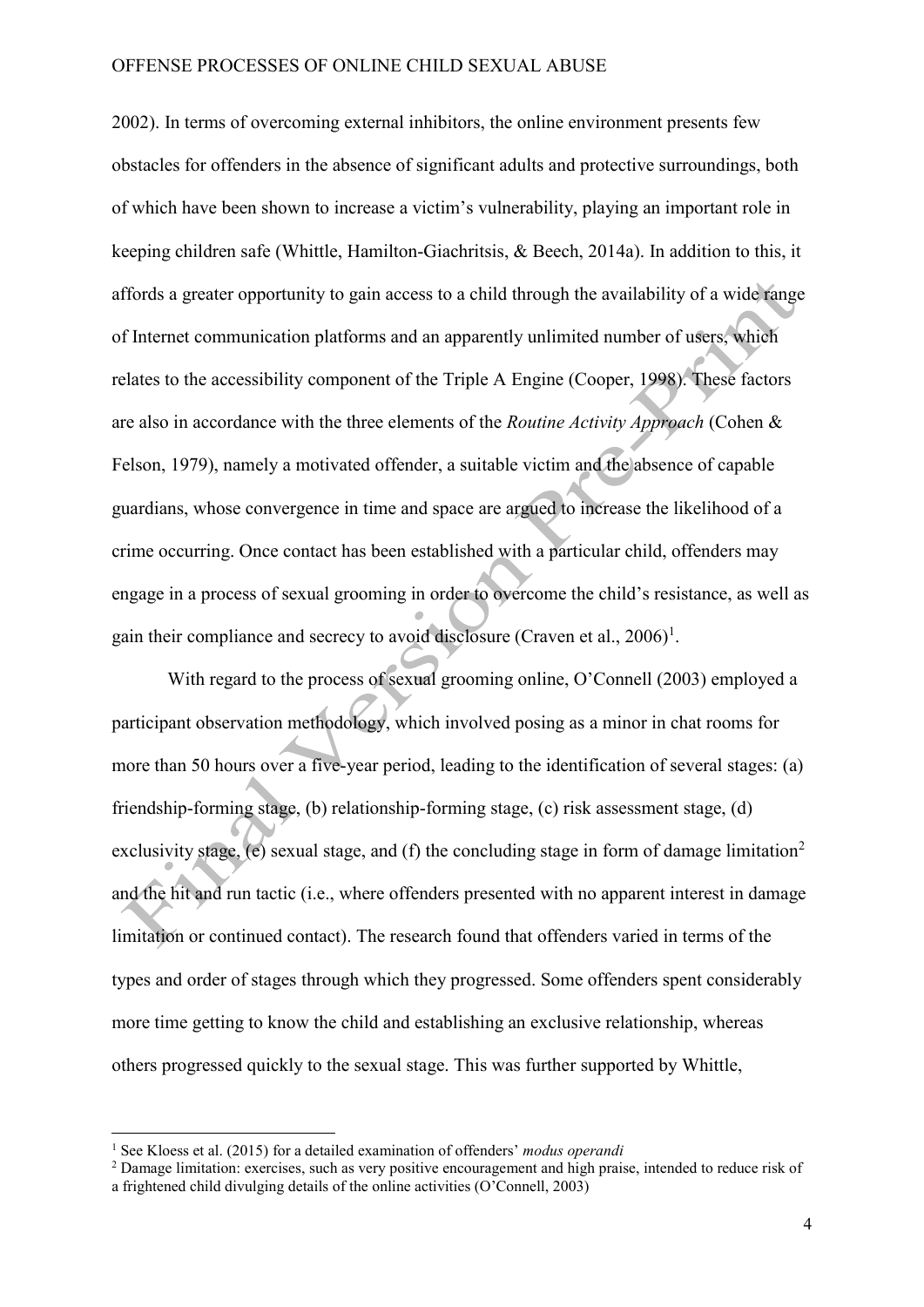Hamilton-Giachristis and Beech (2014b) whose study examined victims' perspectives of being groomed online through qualitative interviews. Their results revealed that the process of grooming was of a heterogeneous nature and that offenders did not move through a particular order of stages, suggesting the notion that online grooming is a varied and nonlinear process.

The European Online Grooming Project (Gottschalk, 2011) was established to develop an understanding of the different ways in which offenders approach, communicate, and 'groom' children online. The project's findings, derived from qualitative interviews that were conducted with convicted online groomers, further highlighted that not all of these interactions end in a physical meeting. Albeit a small minority, seven of the 33 (21%) offenders in the sample did not meet their victims, which is slightly contrary to assertions in the literature that individuals who engage in a process of sexual grooming do this for the purpose of arranging a physical meeting with a particular child, either to engage in sexual activity or to produce indecent images of children (e.g., Durkin, 1997; Malesky, 2007). In particular, an exploratory study by Briggs et al. (2011) examined 51 participants convicted of an Internet-initiated sexual offense, in which they attempted to entice a child into a sexual relationship using an Internet chat room, and found that not all offenders who specifically access Internet communication platforms to interact with children for sexual purposes are motivated to arrange a physical meeting. A subgroup (21/41%) in their sample was characterized by a motivation to solely engage children in online sexual activity for the purpose of sexual gratification. A similar finding was revealed in the study by Whittle et al. (2014b) in that merely three out of the eight offenders (38%) progressed to meet with their victims in the physical world.

The current literature illustrates apparent discrepancies and variations in the use of terminology and definition of online sexual grooming, which, coupled with the wide range of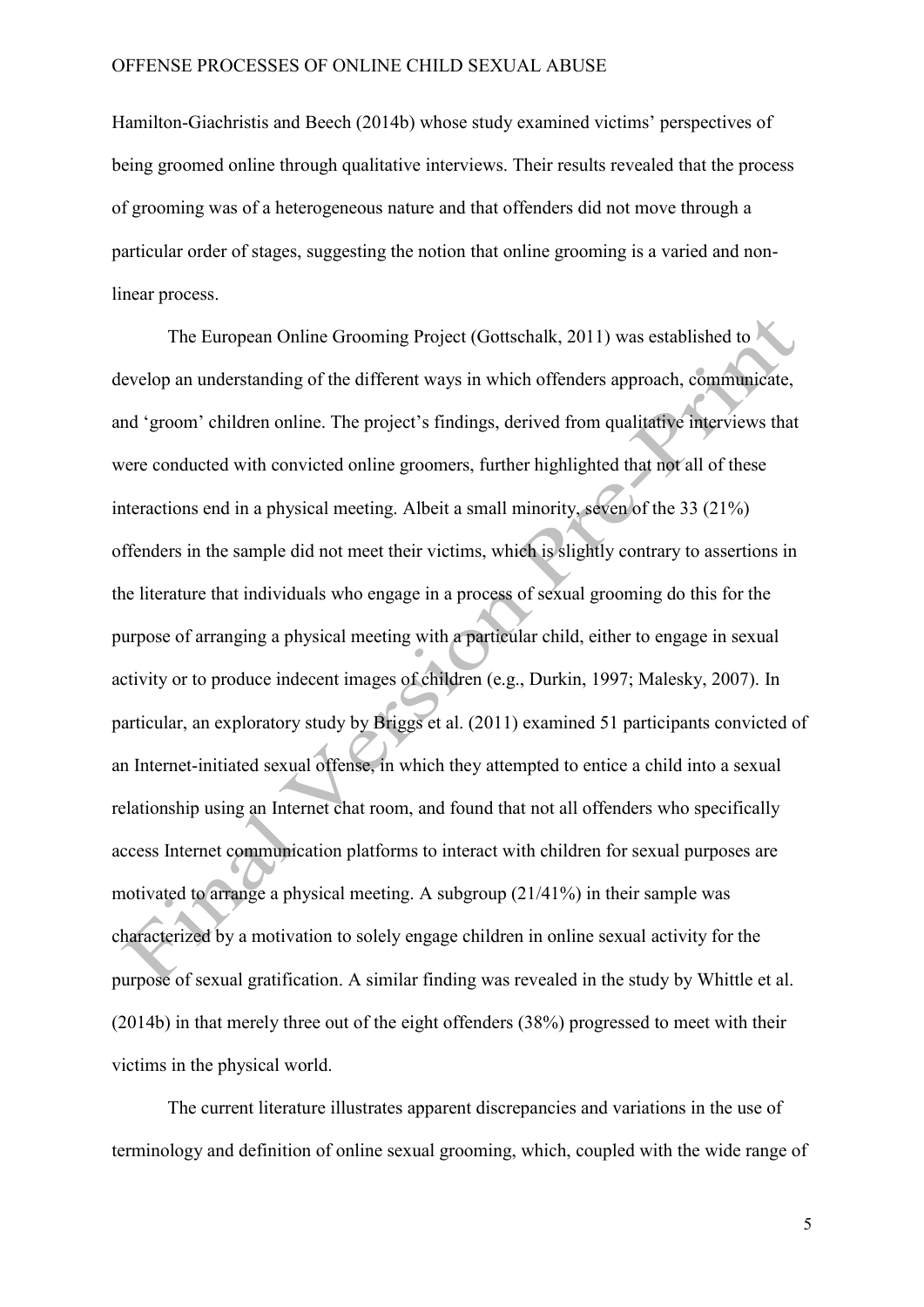behaviors this process reportedly comprises, hinders our understanding of it. In relation to this, Whittle et al. (2014a) have noted that there appears to be a lack of acknowledgement of the process of sexual grooming developing into exploitation and/or abuse. Studies thereby consistently refer to children being groomed, however, merely imply that abuse has occurred. Based on the definition by Craven et al. (2006), sexual grooming characterizes the process of preparation for the abuse of a child, and it is therefore suggested that interactions which move beyond this process more accurately constitute sexual exploitation and abuse rather than grooming.

Consequently, the aim of this paper is to present a realistic and inclusive account of the offense processes of sexually exploitative interactions between offenders and victims that took place via Internet communication platforms<sup>3</sup> by employing a qualitative data analysis approach to facilitate the development of an offense process diagram of online sexual grooming and abuse. The process of structuring and describing different types of offending behavior provides a theoretical basis for understanding the offense and offenders (Chambers, Horvath, & Kelly, 2010). We thereby hope to shed further light on what actually occurs within such interactions to clarify some of the existing issues, contributing to current knowledge about sexual grooming and this type of offending behavior online.

## The Present Paper

**.** 

This paper is an extension of Kloess, Seymour-Smith, Hamilton-Giachritsis, Long, Shipley, and Beech (2015). While the same dataset was used and a thematic analysis conducted, the two papers cover distinct aspects that were apparent within sexually exploitative interactions between offenders and children. The former specifically focuses on the individuals who use Internet communication platforms to meet and interact with children

<sup>&</sup>lt;sup>3</sup> These represent real-world data in the form of naturally-occurring conversations between an adult and a child under the age of 16 years, who is not posed by an adult in the form of undercover police officers (e.g., Briggs et al., 2011; Grosskopf, 2010; Krone, 2005; Malesky, 2007) or private volunteers (e.g., Marcum, 2007; O'Connell, 2003; Williams, Elliott, & Beech, 2013).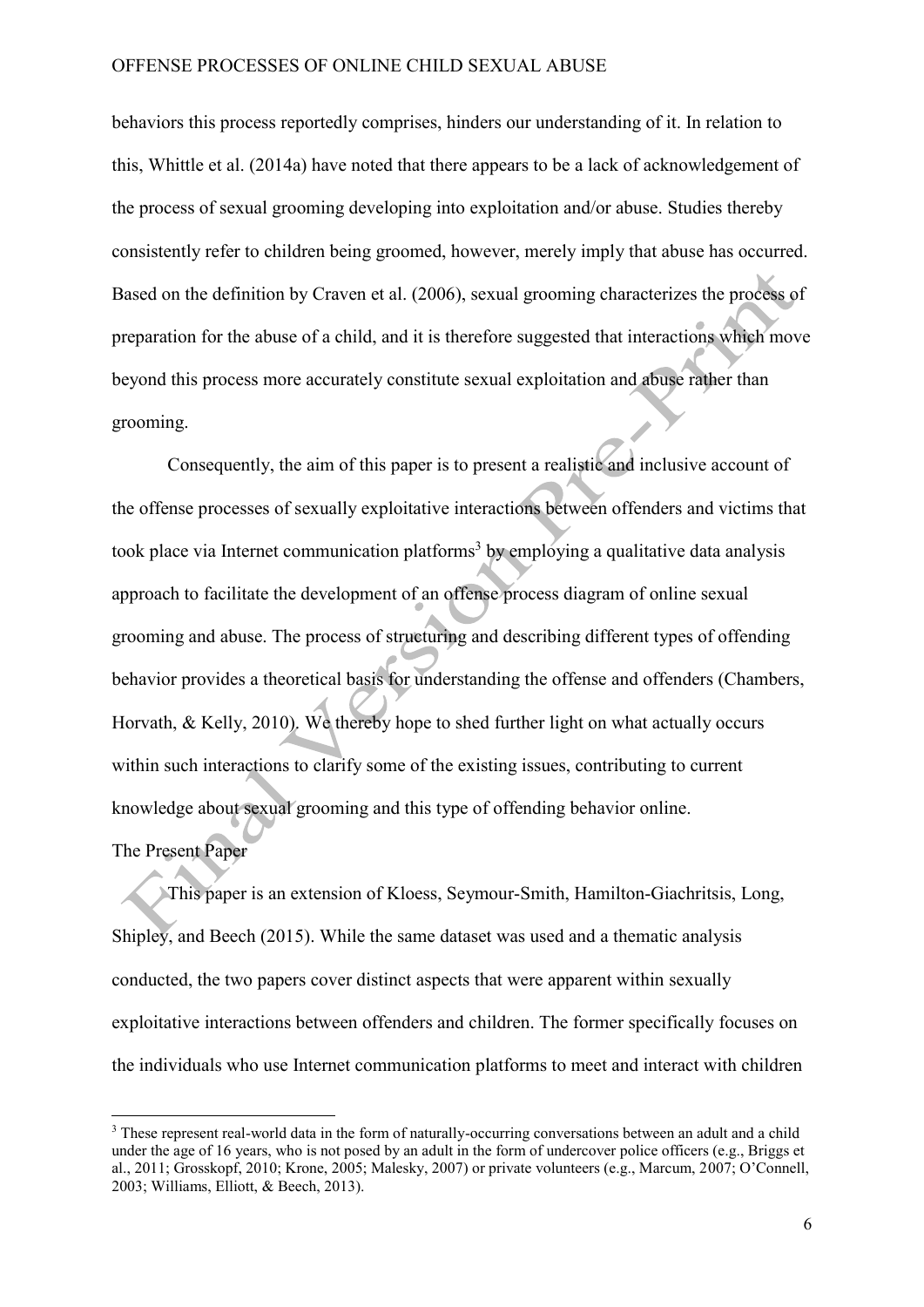for sexual purposes, as well as their modus operandi, with an emphasis on their underlying motivation and the range of strategies they employ. Both these and the types of sexual behaviors that are displayed by such offenders as part of their interactions with children are discussed in detail. While a thematic analysis was conducted to identify 'themes of modus operandi', there was a particular focus on offenders' discursive tactics and how they 'design' their communicative contributions.

In contrast, the current paper specifically focuses on the offense process of sexually exploitative interactions between offenders and children, and the process of grooming respectively. It therefore describes in detail the different aspects and stages of this process as an offense is unfolding.

#### **Method<sup>4</sup>**

## **Context**

**.** 

The data used in the present study consisted of transcripts of chat logs and police reports, and were provided by three UK police forces. All case material was anonymized by designated officers at each police force prior to it being made available to the principal researcher. The study was granted full ethical approval by the Science, Technology, Engineering and Mathematics Ethical Review Committee at the University of Birmingham, UK. Additionally, the principal researcher received vetting clearance to undertake research activities as part of the Child Exploitation Investigation Team at a UK police force. **Sample and Data**

A total of five cases were identified and selected by officers from three police forces through their intelligence systems, based on meeting the criteria of the offender having committed (a) an offense of sexual grooming under Section 15 of the Sexual Offences Act 2003 (Home Office, 2003), or (b) any other offense under the Sexual Offences Act 2003 that

<sup>4</sup> Method. Reprinted from Kloess et al. (2015). Reprinted with permission. Copyright 2017 by Sage Publications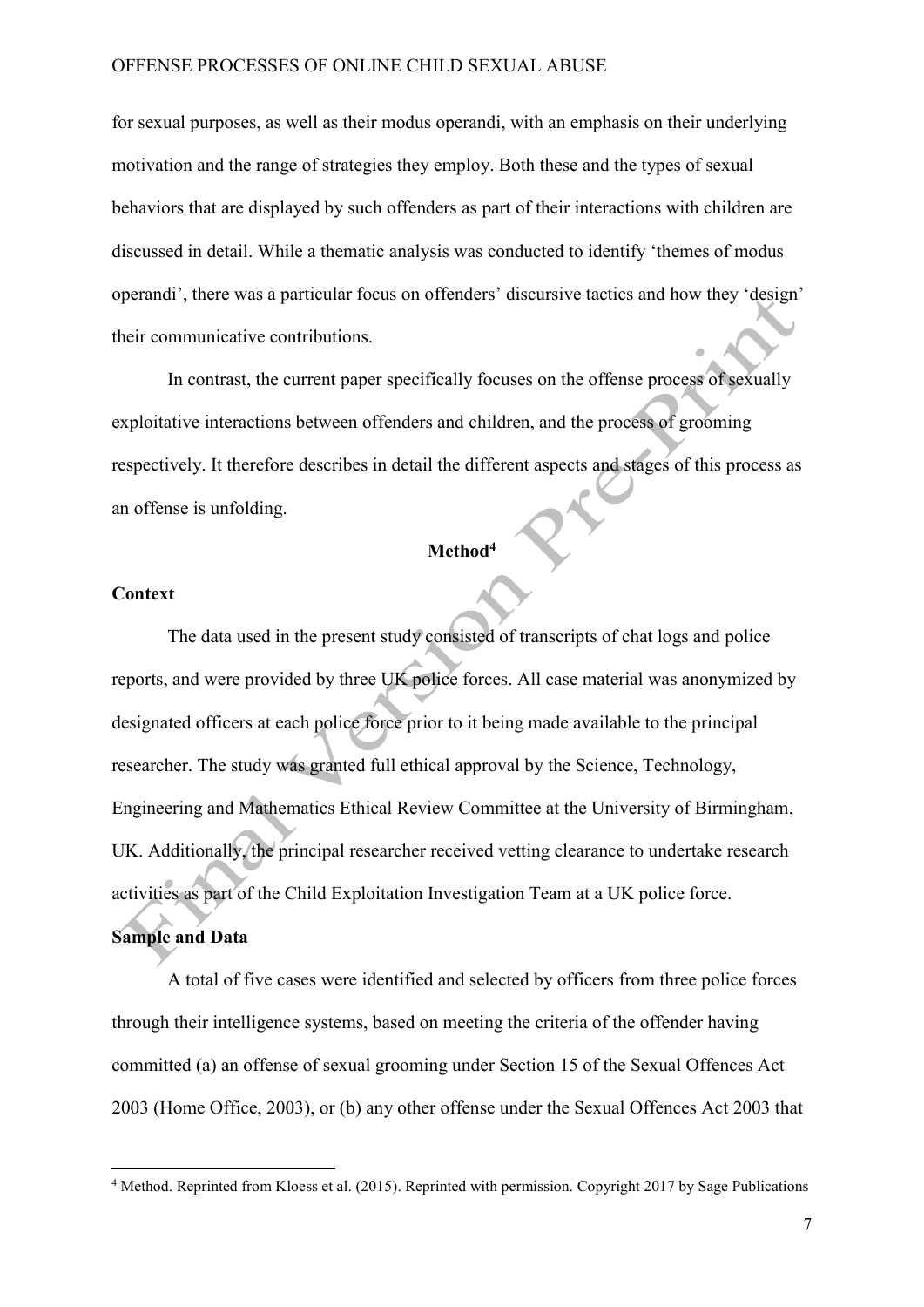involved sexual grooming. Furthermore, offenders had to have been convicted of these offenses, and their victims identified as children respectively, in order to be included in the sample. The offenses were committed between end of year 2009 and beginning of year 2012.

Cases comprised of a total of 29 transcripts of chat logs between an adult and a child under the age of 16 years<sup>5</sup>. In such interactions posts are necessarily short due to the nature of the mode of communication, yet each message is studied in depth. The number and length of available transcripts per case varied and ranged from two to twelve  $(M = 5.8, SD = 3.6)$ , and one to 75 pages ( $M = 14.4$ ,  $SD = 15.7$ ) respectively, resulting in a total of 415 pages (singlespaced format, font size 10). In addition to the transcripts, contextual information in the form of police reports was provided for each case.

### **Participants**

The five offenders were men aged between 27 and 52 ( $M = 33.6$ ,  $SD = 5.6$ ). Four were of Caucasian and one of Asian ethnicity. Their professional backgrounds varied, although two offenders worked in direct contact with children (i.e., a children's home and a school). Three offenders appeared to have access to a computer as part of their work. The number of children they communicated with ranged from one to twelve  $(M = 4.6, SD = 4.5,$ median = 4). Victims were aged between 11 and 15 years  $(M = 13.0, SD = 1.2)$ . Of the five offenders, three targeted young females, and two young males.

## **Procedure**

1

The study employed a qualitative design by using thematic analysis which is "a method for identifying, analyzing, and reporting patterns (themes) within data" (Braun & Clarke, 2006, p. 79) across a data set. It allows for meaningful elements or codes to be combined to generate themes and explanatory models (Guest, MacQueen, & Namey, 2012).

 $5$  The total of 29 transcripts of chat logs is the result of interactions between five offenders and 23 victims, for some of which more than one transcript was available. This is due to the way in which Internet communication platforms process chat logs.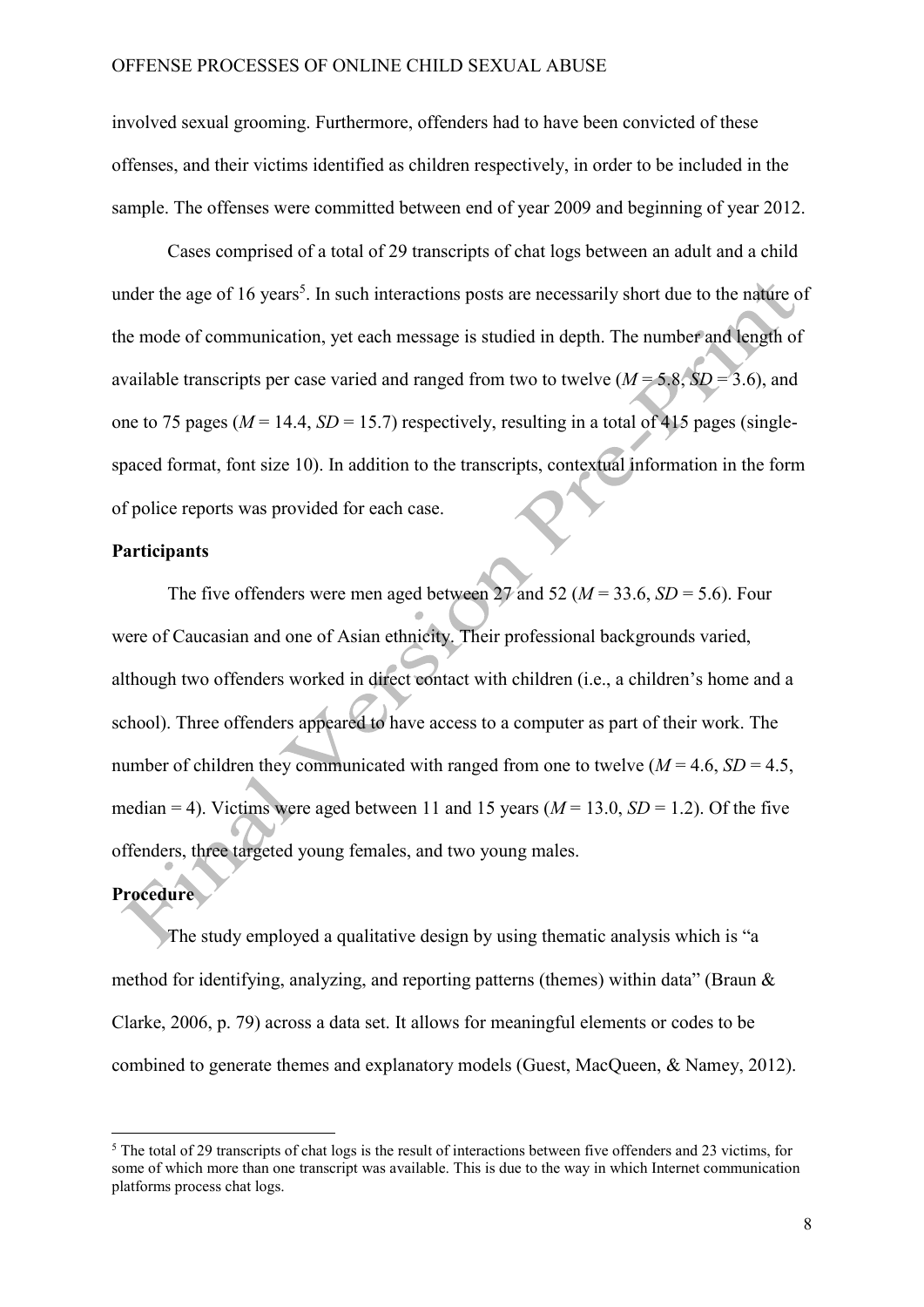The steps undertaken to ensure a rigorous thematic analysis of the study's data set are outlined here, and follow recommendations by Braun and Clarke (2006), Guest et al. (2012), and Robson (2011).

Prior to the commencement of coding, the principal researcher familiarized herself with the data by reading the transcripts in detail. Transcripts were then formatted to be imported into MAXQDA11, a professional software package with the purpose of facilitating the process of qualitative data analysis. When re-reading the transcripts in MAXQDA11, an inductive, content-driven approach was adopted to allow for the identification of any key information, trends, themes, or ideas, apparent in the data (Guest et al., 2012). Initial codes and themes were identified and recorded in the coding scheme by assigning them a descriptive label. This was achieved by highlighting the relevant textual data and linking it to the corresponding codes or subcodes. Additional codes were developed as new features were identified, while reappearing elements were assigned codes that already existed within the coding scheme. Themes were then formed by collating relevant codes, and through the identification and understanding of key concepts.

A variety of content was coded in accordance with the aims of the present paper, generating codes pertaining to themes of: (a) initial contact/approach; (b) aspects of grooming; (c) cycle of online sexual activity; (d) closure; and (e) degree of contact. These descriptive labels were derived from previously identified categories in multiple perpetrator rape cases (Chambers et al., 2010; Chambers, Horvath, & Kelly, 2011), and phases in rape incidents (Dale, Davies, & Wei, 1997) respectively. Based on the procedure employed by Chambers et al. (2011), offense process diagrams were drawn up for each case and subsequently compiled into an overall diagram, depicting the offense processes and offending behavior in a temporal sequence. The extracts used in the following section to illustrate different aspects of the offense process solely represent the contributions made by offenders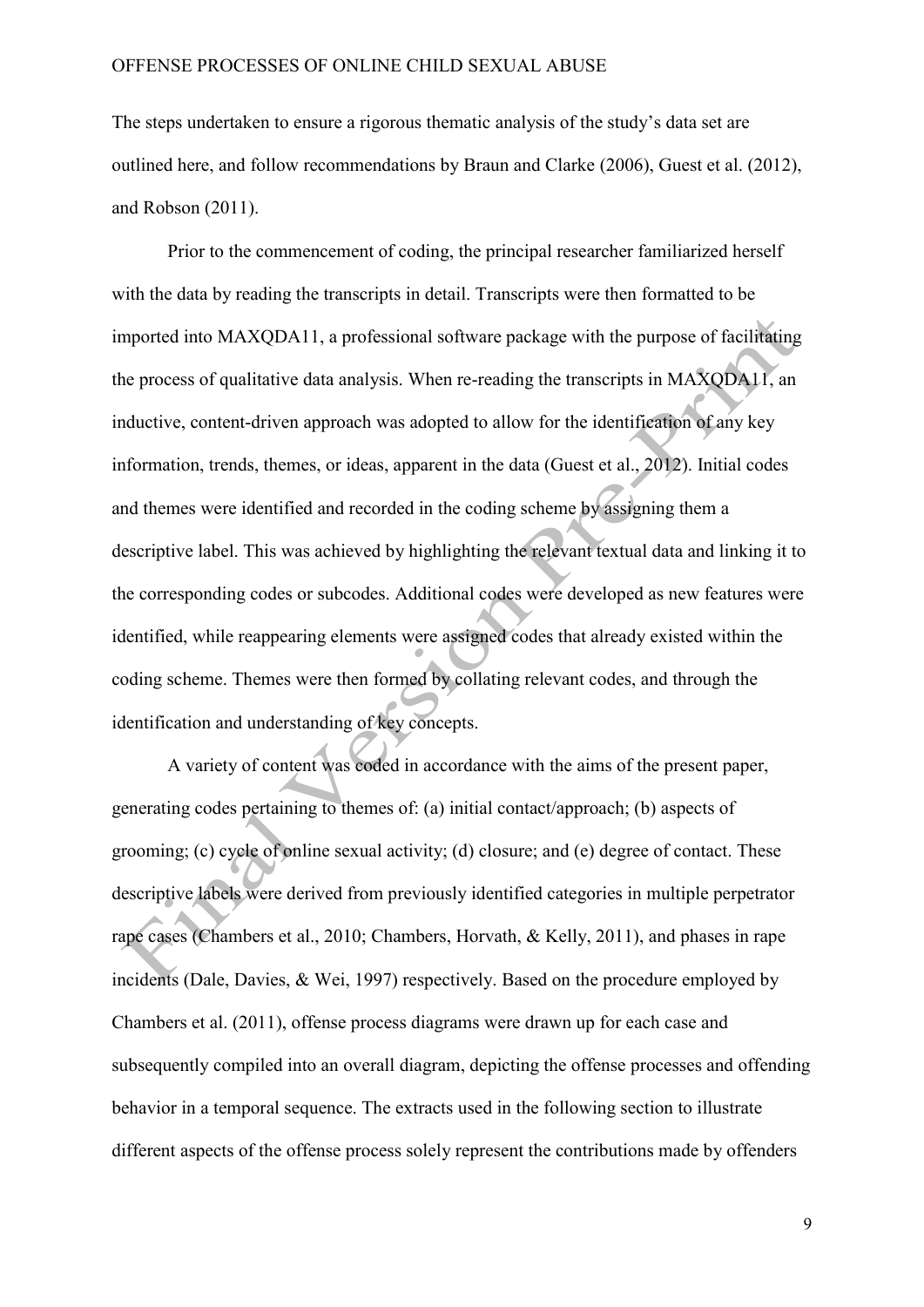due to issues of confidentiality and in order protect the identity of victims within the interactions.

Throughout the analysis, the principal researcher employed an iterative approach by revisiting and adjusting existing codes and subcodes, as well as revising themes, where appropriate. Additionally, textual data within codes and subcodes were re-examined to ensure that codes described the information within them accurately. Transcripts were re-read and segments of text recoded, where necessary. If new information or insight was gained, the principal researcher modified the coding scheme to further develop and refine it. The descriptions of themes, codes and subcodes were developed throughout, as well as verified and revised through discussions with the research team. Interpretation and refinement of identified themes were conducted through a process of reading and re-reading the transcripts, referring to relevant literature, and consulting with colleagues and experts in the field.

Finally, an inter-rater reliability check was performed on 10% of the analyzed data set (i.e., approximately 40 pages), totaling 55 randomly selected extracts, in order to ensure that these were reliably interpreted by a second rater as representing the themes identified by the principal researcher. The proportion of agreement was calculated as a percentage of overlap, which was revealed to be 85 percent  $(\kappa = 0.34)^6$  and is above the minimum acceptable interrater agreement of 80 percent (McHugh, 2012). Any disagreements were mainly of a semantic nature, and agreement was reached through revisiting the relevant extracts and discussing their contexts.

Following the analysis of the transcripts, police reports were consulted for descriptive information about the offender, identified victims and additional evidence derived as part of forensic analyses (e.g., possession of child pornography). Researcher bias in the form of

<sup>6</sup> While the Kappa value is considered to be fair, it constitutes a conservative estimate of agreement that is heavily skewed by the high level of chance agreement that occurred as a result of the second rater essentially agreeing or disagreeing with the first rater.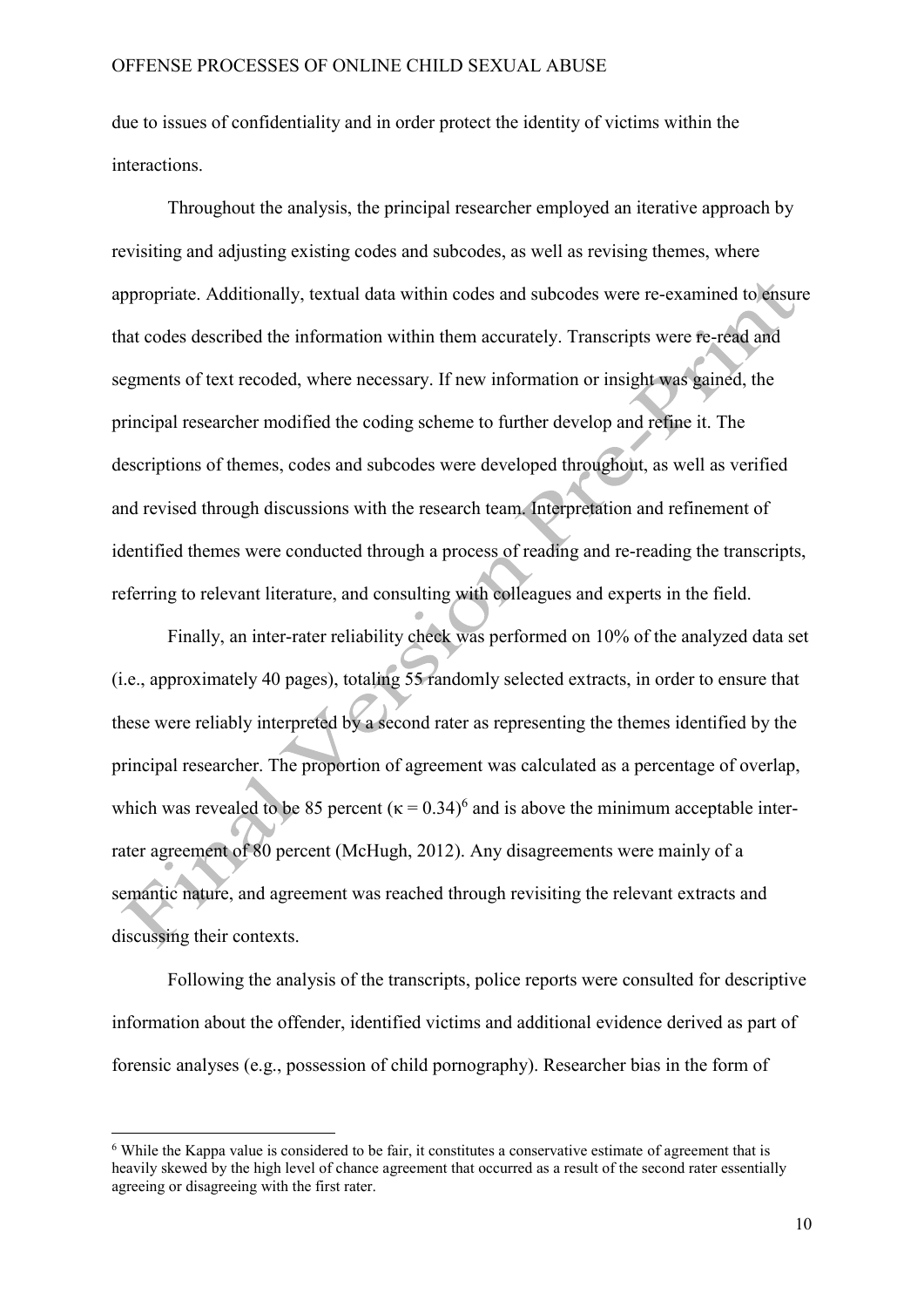preconceived knowledge about each case was therefore avoided, ensuring objective interpretation.

#### **Results**

Findings are presented according to different aspects that appeared within the interactions. It is anticipated that this highlights the development and progression of offending behavior in a temporal sequence from initial contact to end of contact.

### **Initial Contact/Approach**

Across cases there were differences in the way initial contact was established between offenders and victims. The offender in Case 1 reportedly accessed a public chat room specifically geared towards adolescents between 13 and 19 years of age. He exchanged email addresses with four victims to move the conversation to a private instant messaging provider in three instances, and e-mail in one instance. In Case 2, the offender claimed in his police interview to have met the victim on an adult dating website, where they exchanged email addresses to continue using a private instant messaging provider. Although the former could not be verified, the transcripts provided for this case were from the latter context. The offender in Case 3 accessed a website that allows communication with others through video chat, and also exchanged email addresses with his victim to interact via a private instant messaging provider. The transcripts of chat logs from these cases stem from contexts of instant messaging and e-mail, and therefore represent continued conversations following initial contact elsewhere. Due to this, it is not possible to demonstrate the very first, initial contact making between offenders and victims in Cases 1, 2 and 3, or ascertain the duration of their conversations preceding the use of instant messaging or e-mail.

In Case 4, the offender reportedly established initial contact with a great number of victims (in the hundreds) via a social networking site, and appears to have exchanged email addresses for further communication via private instant messaging providers with only a few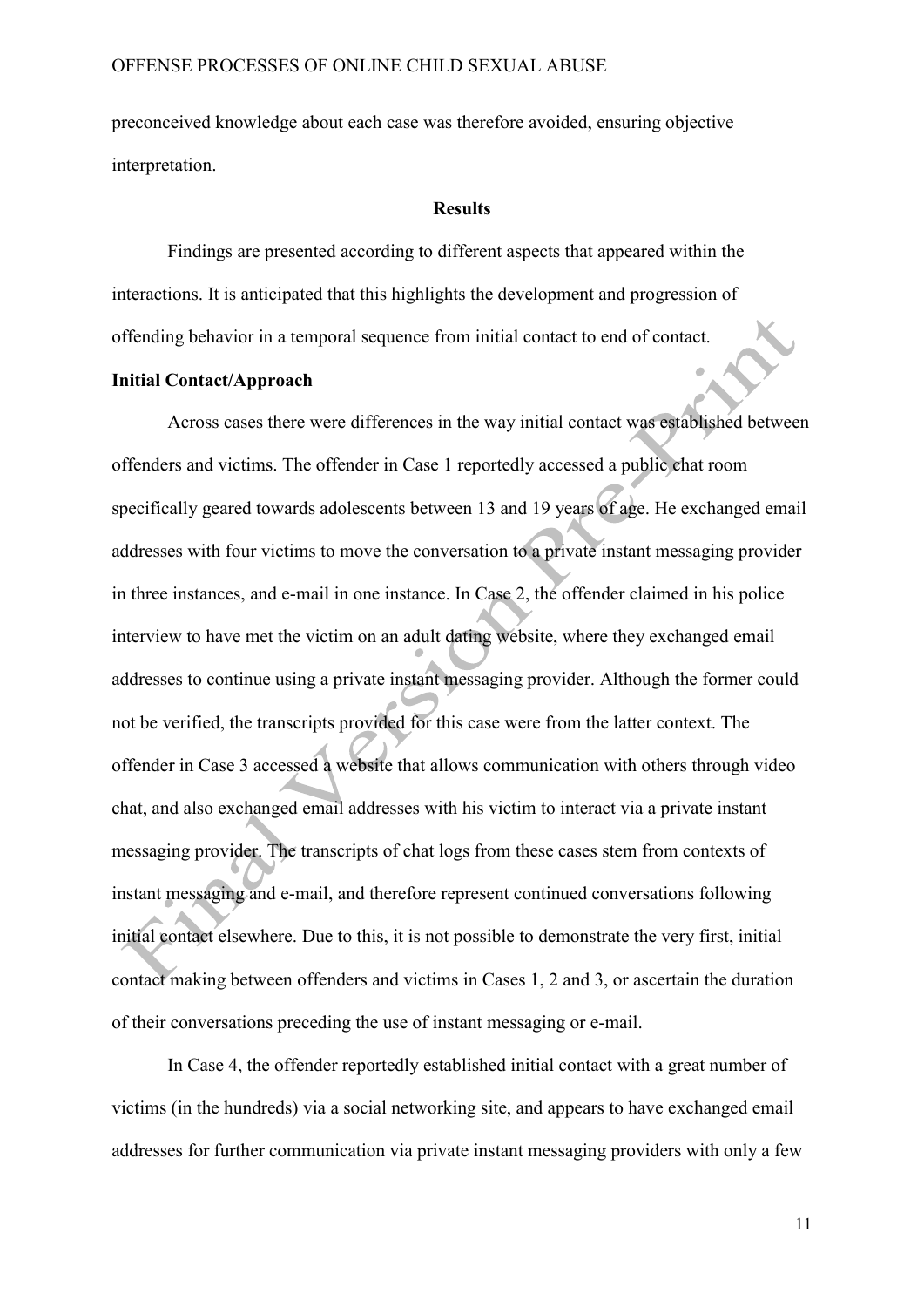victims. He also used an online chat website that allows users to communicate via instant messaging, voice and video chat. Only eleven conversations with identified victims were available as transcripts. The offender in Case 5 established initial contact and communicated with victims via a social networking site, and used different Internet communication platforms to make video calls with victims. The transcripts of chat logs from the latter two cases therefore predominantly represented initial contact-making and formed the beginning of interactions (10/16), with the others featuring continued conversations following initial contact elsewhere.

The following extracts represent offenders' contributions to their conversations with victims within the first five minutes, as recorded in the transcripts of chat logs. Table 1 shows the extracts for Case 1, in which the offender communicated with four different victims.

# Insert Table 1 about here

All four extracts highlight that the offender has had previous contact with the victims elsewhere (E1, line 3; E2 line 2; E3 line 4; E4, line 4). Although the offender engages in general conversation making by enquiring how victims are and what they are up to, he almost immediately introduces a sexual topic (E1, line 7; E2, line 3; E3, line 7; E4, line 7). Extract 5 shows the contributions made by the offender in Case 2, who communicated with one victim. Case 2, Extract 5:<sup>7</sup>

1 hey i can finaly seee tyou angel

2 love you

**.** 

3 yay ya yay

4 ive not got long i was just going lol

5 damn you are so pretty

<sup>7</sup> Extracts solely represent offenders' contributions to the conversations due to confidentiality and ethical considerations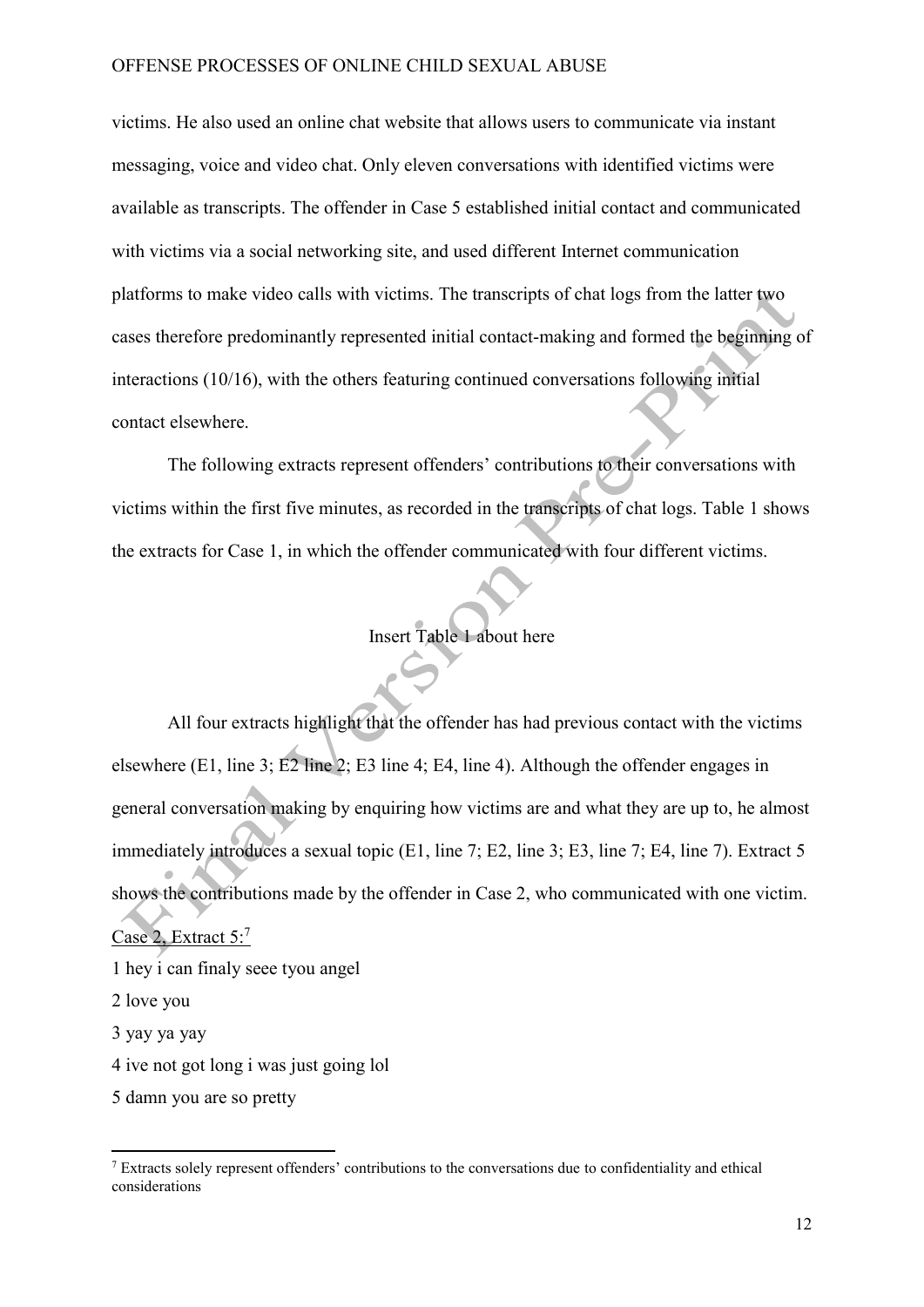6 so what you up to

7 ?

8 lol cool, im really glad i can see you now but i got to go, back later bye angel

Again, it can be derived from this extract that the offender and victim have been in contact before elsewhere, as a "relationship" appears to have been established at this point. The extract illustrates the offender's excitement to finally see the victim via webcam, including signs of affection (line 2), compliments and flattery (line 5).

In Case 3, the first five minutes represent attempts by the offender and victim to video call each other. Technological problems prevented this from working, which led to the use of a mobile phone to communicate. It is unclear whether this succeeded.

Table 2 shows the extracts for Case 4, in which the offender communicated with 12 different victims. The five most representative extracts were chosen to illustrate the way victims were approached by this particular offender.

Insert Table 2 about here

The above extracts illustrate how the offender in Case 4 immediately "requested" to see victims and for them to show themselves via webcam. Most extracts can be seen to represent the first contact between the offender and victims, with the offender confirming their age (E9, lines 1-2; E10, line 3) and whether they have got a webcam (E9, line 2). Noticeable is also the persistent repetition of requests which underline a very direct, slightly aggressive approach by the offender. Table 3 shows the extracts for Case 5, in which the offender communicated with five different victims.

Insert Table 3 about here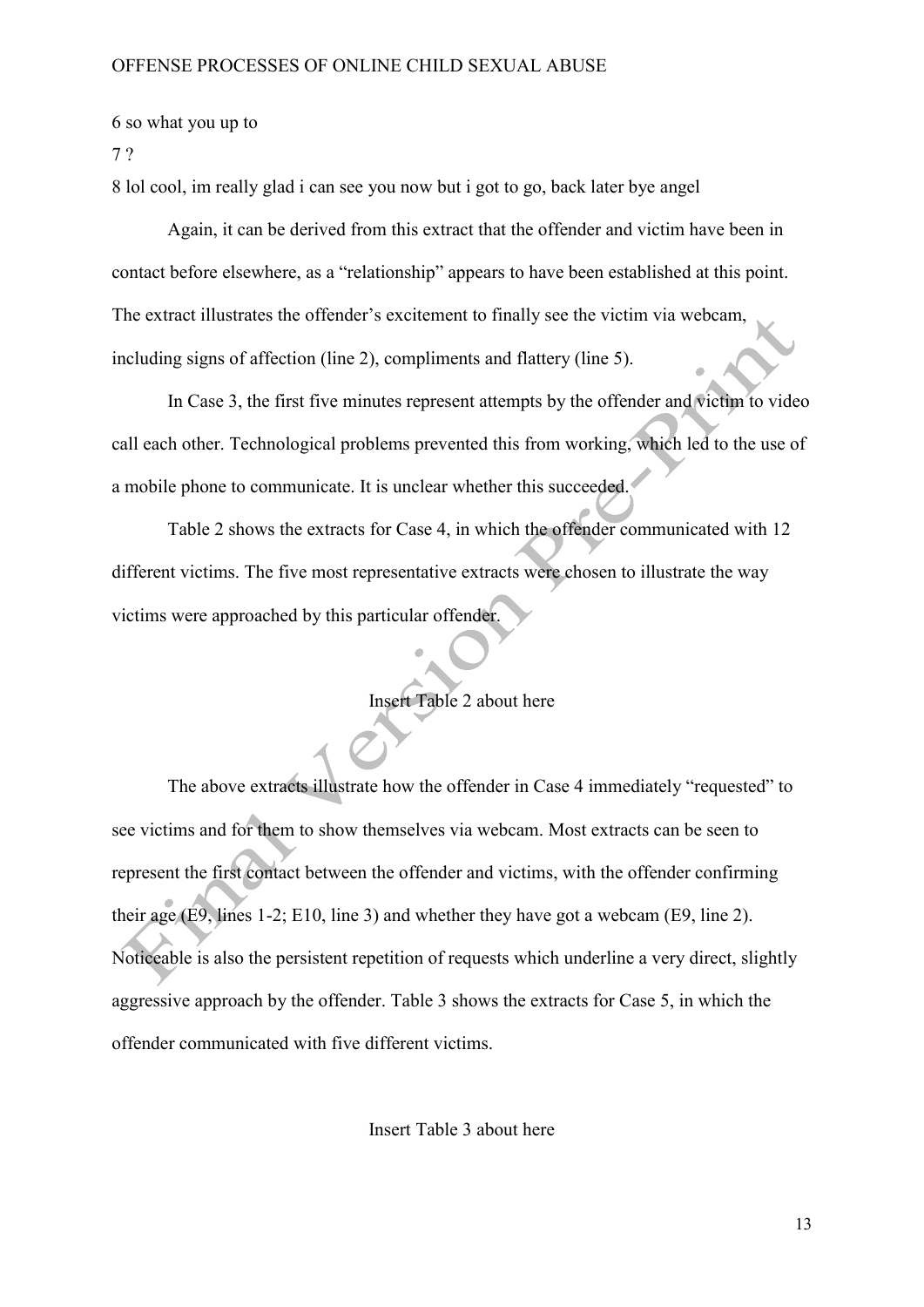The extracts above demonstrate that the offender in this case randomly added victims to initiate contact, with Extracts 11 and 13 suggesting that the offender selected the victims based on their profile picture (line 2). The offender immediately enquires about victims' age, as well as whether they have an instant messaging account with a private provider, or are in possession of a webcam (E11, line 8; E12, line 8; E14, line 6). Extracts 14 (lines 4-5) and 15 (line 4) also highlight how the offender openly states his sexual motivation, using blackmail to incite victims to show themselves via webcam and engage in online sexual activity (E15, lines 4-10).

In summary, this section illustrates differences in the way victims were approached by offenders. Although some of the extracts appear to represent continued contact between offenders and victims, they still provide insight into how offenders go about conversing with victims early on in conversations. Some offenders engaged victims in general conversation and employed a more gentle approach to establishing contact. Others used a very direct, highly sexualized approach, making a sexual motive immediately obvious.

**Offenders' online persona.** Offenders in this sample either presented as male adults stating their true age (Case 2) or a few years younger (Case 1), or as adolescents of similar age to the victims they communicated with (Cases  $4 \& 5$ ). It is not clear from the transcripts how the offender in Case 3 presented himself online, and whether the victim was aware that the offender was an older male prior to the contact sexual offense taking place.

# **Grooming**

Grooming has frequently been referred to in the literature as being a major component in sexually exploitative interactions between offenders and victims that take place via Internet communication platforms. However, only two offenders (Cases 1  $\&$  2) in the present sample can be said to have engaged in aspects of grooming; the other cases (Cases  $4 \& 5$ ) demonstrated a much more *direct approach* with no 'preparation' (of the victim) by the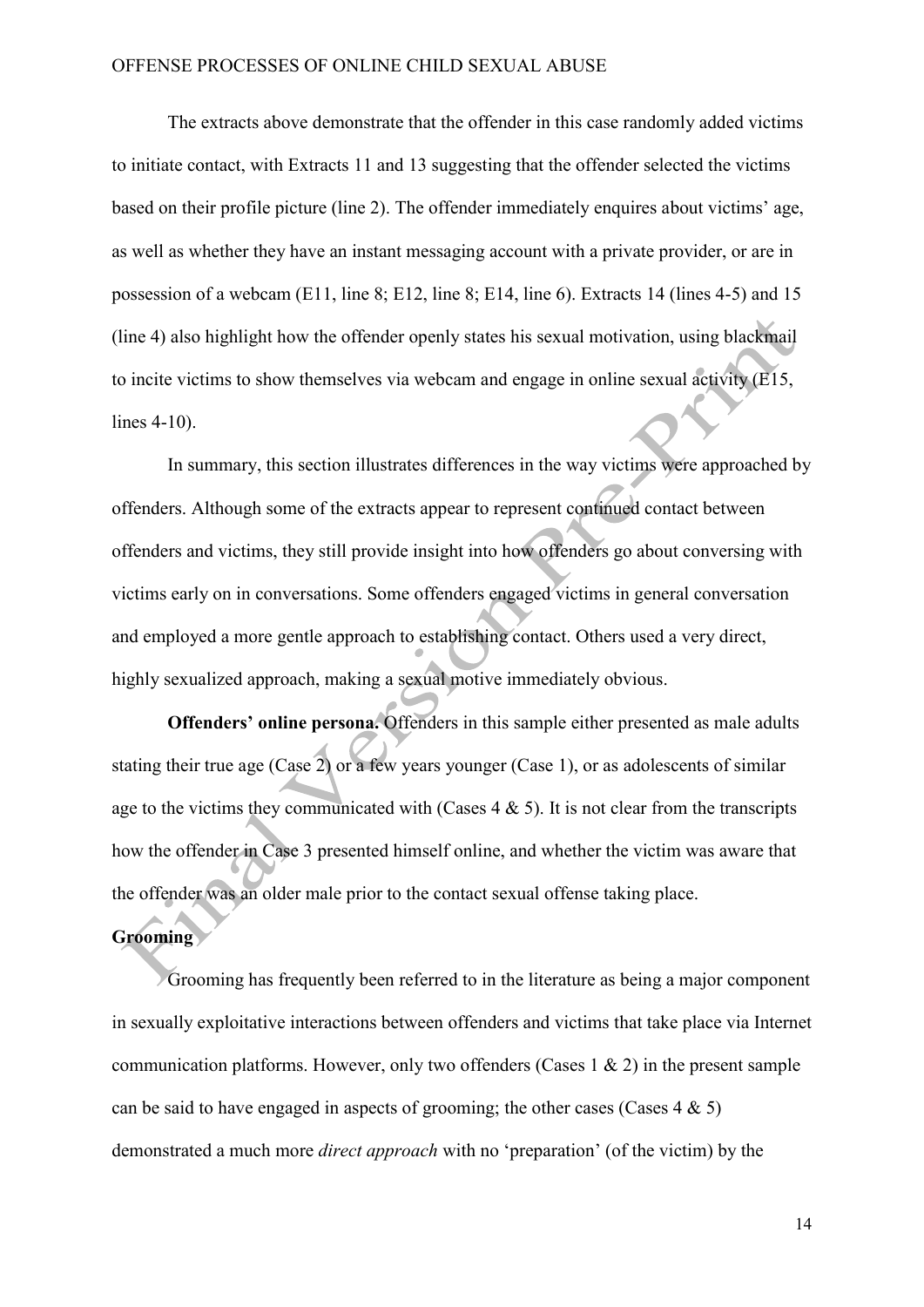offender. The following descriptions are therefore predominantly drawn from the two offenders who employed an *indirect approach*.

**Gaining a child's compliance.** In order to gain victims' compliance, offenders used the strategy of making victims feel special early on in their conversations through compliments and flattery, as well as affectionate expressions, such as "I have missed you". Sexual topics were initiated relatively promptly with offenders enquiring about victims' relationship statuses and boyfriends, if they were in a relationship at the time of conversing with offenders. This was also used to drop sexual hints in relation to victims' availability to the offender (e.g., "I take it no huggin or kissin as ur taken now lol"; Case 1), which, coupled with the use of compliments and making victims feel special, appeared to function as flattery. Offenders often continued to ask detailed questions about victims' previous sexual experiences (e.g., "you ever had a guy come on your tits yet?"; Case 2), engagement in sexual activities in current relationships (e.g., "wot did u do 2 tease?"; Case 1), body parts (e.g., "wot size r they hehe?"; Case 1), self-masturbatory practices (e.g., "do u wank much yet?"; Case 5), and their enjoyment and liking of such (e.g., "did that turn u on?"; Case 4).

In relation to this, offenders were interested in the age of victims' ex- or current boyfriends (e.g., "how old was ur ex?"; Case 1), their body parts, and the sexual maturity of victims and their friends. In particular, the offender in Case 1 demonstrated a keen interest in the age at which victims and their friends had their first sexual experiences (e.g., "have most of them had sex, or r most of them virgins?"), and whether they liked older men (e.g., "r u the only 1 of ur friends who likes older guys then lol?"; "do most of your friends like older guys then lol?"). In relation to instances where the offender sought reassurance from victims that they were comfortable with the age gap (i.e., that it was "okay" with them), he "sells" it as something appropriate and almost "cool" (e.g., "u dont mind that i think sex with 12yo girls is hot lol?"). Specifically, in conversation with one victim, the offender mentioned sexual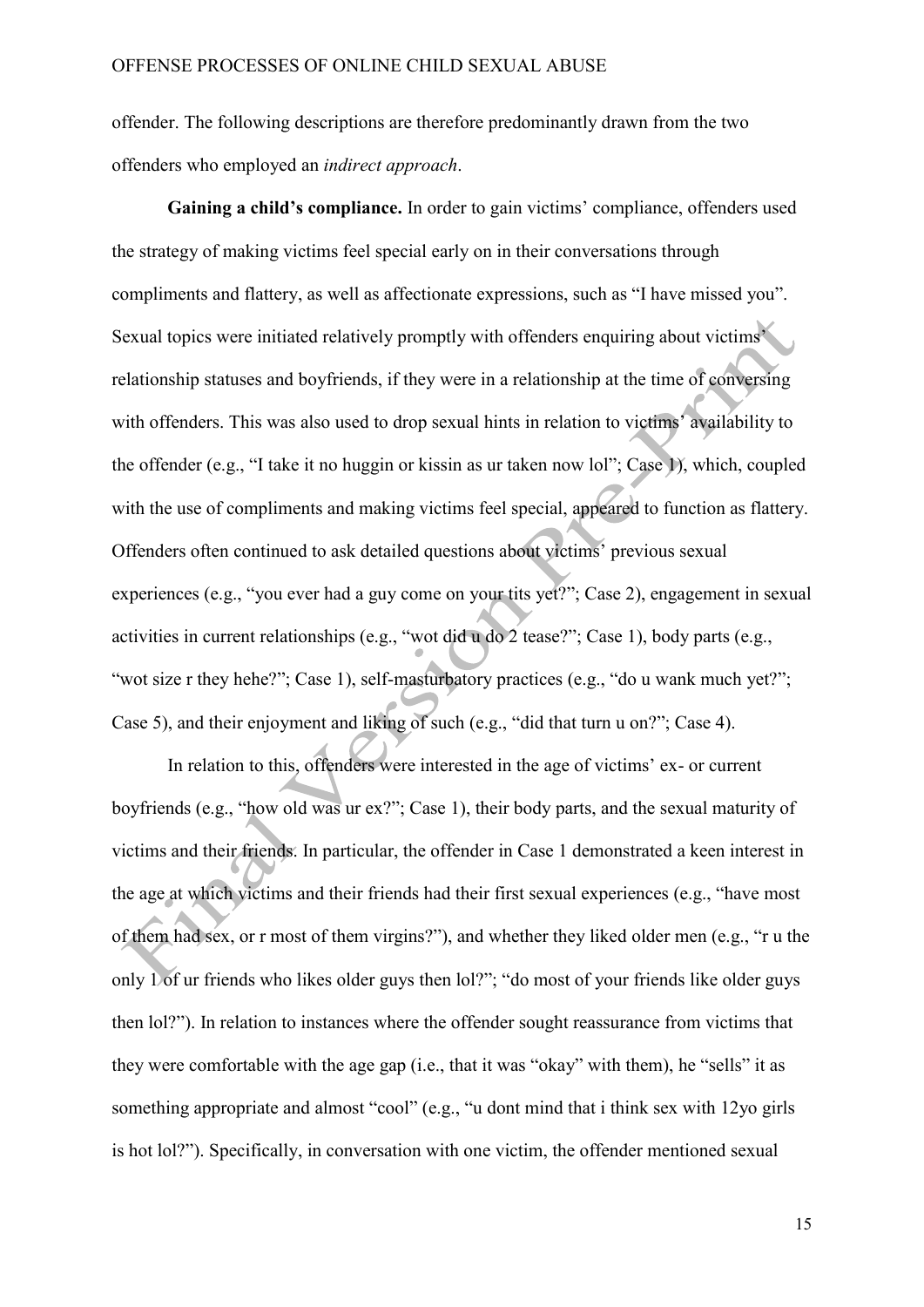contact to other girls, including having taken their virginities (e.g., "wen ive been wiv girls round ur age b4, …ive taken a few virginities before…"), further normalizing the behavior and presenting himself as "desirable" to lower the victim's inhibitions. At times, this set the scene for offenders to introduce behaviors in the form of showing and exposing themselves via webcam, or taking nude pictures and sending them to victims.

Throughout, most offenders used every opportunity to compliment and flatter victims with regards to their looks (e.g., "stunning as ever"; Case 3), personality and later performance (i.e., engagement in online sexual activity). This also involved sexual remarks regarding victims' clothing or a particular activity they were carrying out (e.g., getting changed/dressed, showering – "oooooh lol would like to see that hahah"; Case 2), and expressions of sexual arousal and excitement at seeing or thinking of them (e.g., "just looking at you and I need to do the guy thing"; Case 2). In conversations where offenders suggested a meeting, they promised victims presents in the form of clothes and privileges (e.g., "awwww, well thats sumthing i will also be buying u then ;) [emoticon]"; Case 1). The offender in Case 3 ordered various sex toys via an online shop, and spoke to the victim about using them at their next physical meeting. In Case 1, the offender used bribery to incite one particular victim to model for him in return for money (e.g., "£50 each as well as having all the clothes as well"; Case 1). Offenders frequently used romantic expressions (e.g., "I love you"; "I want to be in a relationship with you") and statements of longing contact (e.g., "I have missed you"; "I wish you could be here with me/I could be there with you"). The offender in Case 2 also presented as a friend and offered advice and encouragement.

While the use of compliments, flattery, and making them feel special in general, mainly functioned to prepare victims by insinuating a special relationship prior to online sexual activity taking place, it also frequently served to re-establish the exclusivity of the relationship post-engagement in and performance of such. This involved positive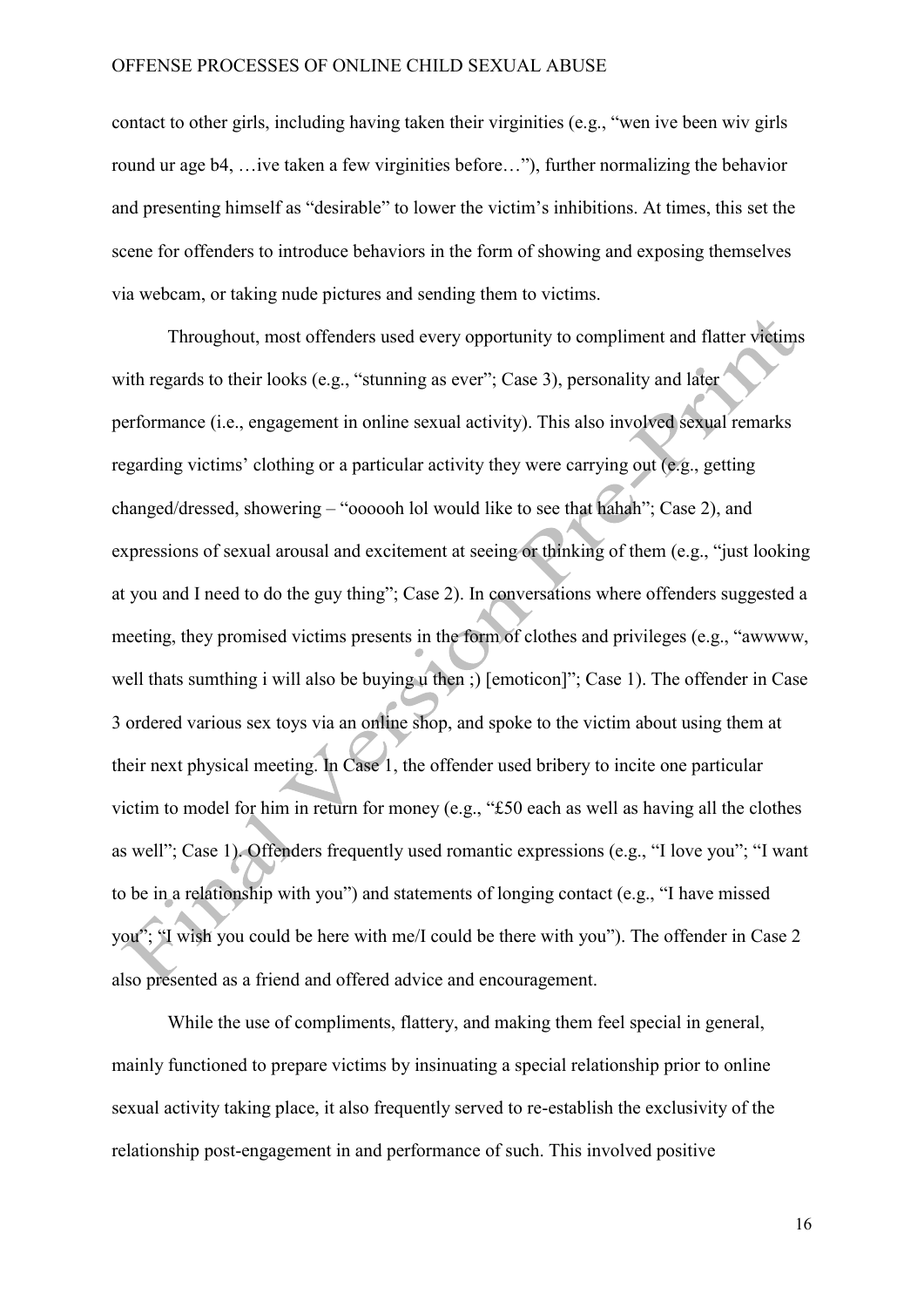encouragement and praise, and appeared to be aimed at ensuring continued engagement (e.g., "you are such a perfect angel, would you go out with me if you was closer"; Case 2). In addition to this, it is suggested that offenders generally behaving as though nothing problematic has occurred, often continuing the conversation, also normalizes the behavior. This may not only increase the likelihood of engagement by victims at a later point, but also minimizes disclosure, which will be discussed in more detail in the section Maintaining the child's secrecy to avoid disclosure.

**Overcoming a child's resistance.** Offenders used various strategies in order to overcome a victim's resistance to show him-/herself via webcam and/or engage in online sexual activity. These included: (a) being persistent; (b) expressing disappointment or sadness; (c) presenting as desperate and in "need"; (d) begging; (e) pressuring; and (f) reminding the victim of having made a promise. This range of cajoling and pressuring strategies center on manipulating the child and exploiting them through overcoming their resistance. In the conversations of offenders who employed more of a direct approach, the following strategies were more prominent: (a) threatening victims; (b) bribing victims; (c) insults; and (d) peer pressure, including offenders inciting victims to engage in online sexual activity, referring to other victims having performed more extreme sexual acts, as well as sending victims pornographic material.

**Maintaining the child's secrecy to avoid disclosure.** Offenders went to some efforts to maintain victims' secrecy of their online contact. This was achieved through direct enquiries about whether victims had told their friends and assertive statements aimed at ensuring non-disclosure to parents (e.g., "I take it you wouldn't be telling your parents though"; Case 1); at other times expressing a word of caution not to get caught in instances of inciting victims to engage in online sexual activity (e.g., "You will have to be careful"; Case 2). Then again, it is suggested that subtle, yet frequent, references to the future with regards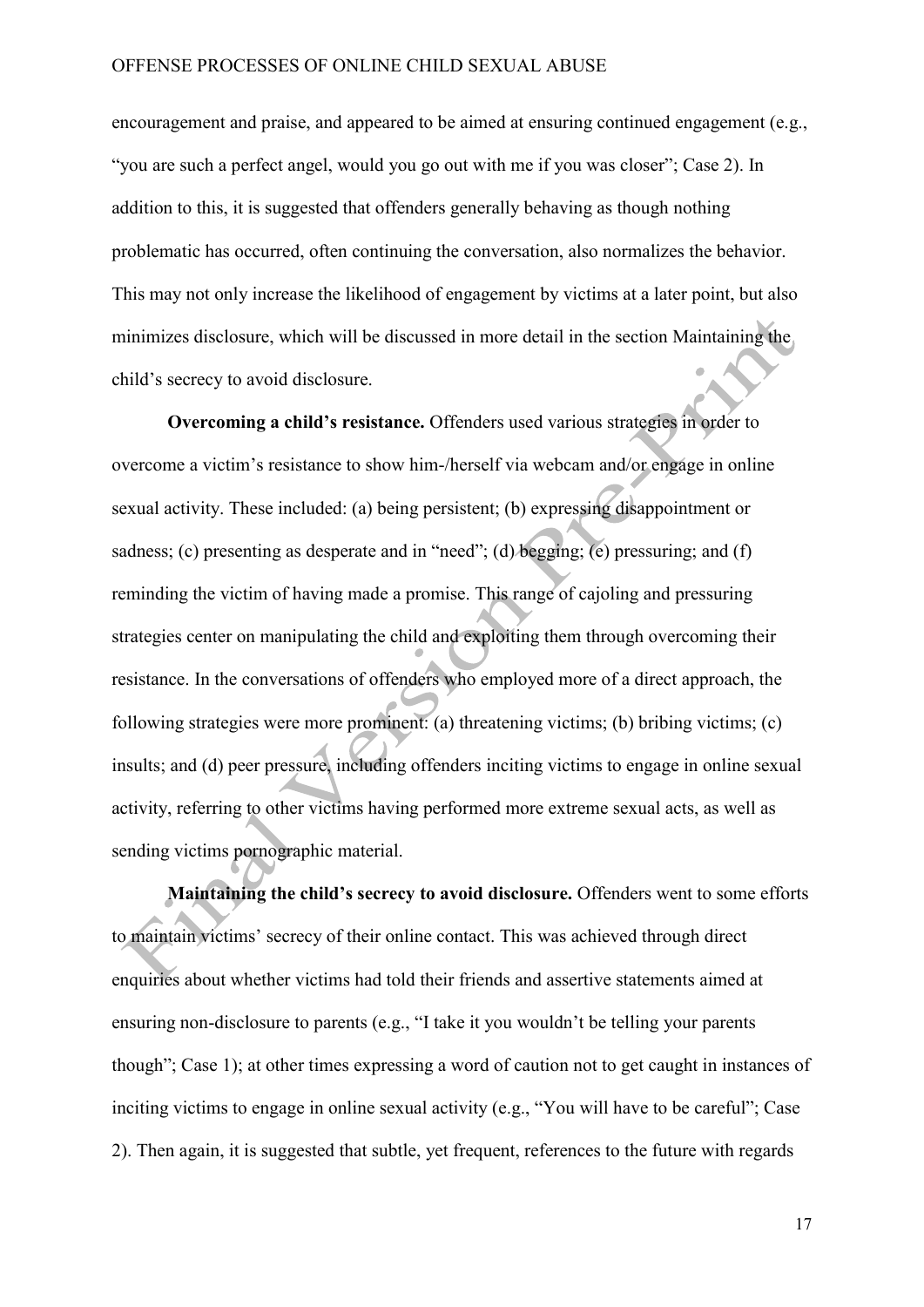to victims' age in the context of a physical meeting (e.g., "It would be cool to see you, but that's a long way off "; "One day when things are different and you are older"; Case 2), as well as offenders repeatedly seeking reassurance about the age gap, creates an atmosphere in which both parties are aware that their relationship would be deemed inappropriate by others, indirectly facilitating victims' secrecy. It also became apparent from the conversations that some victims were secretly using Internet communication platforms to converse and interact with people online, making them more vulnerable as they would be less likely to disclose any negative experience in relation to this to their parents.

### **Cycle of Online Sexual Activity**

**Offending behavior.** As could be seen in the section Approach, offenders either introduced sexually explicit behaviors following the discussion of sexual topics, or immediately attempted to initiate online sexual activity through persuading victims to show themselves via webcam. Offenders predominantly engaged in exhibitionistic and exposing sexual behaviors, and performed masturbation, either offline or shown in the form of nude pictures and/or via webcam. Types of sexual activities victims were incited to engage in and perform by offenders varied and included: (a) getting changed/undressing, (b) showing/exposing body parts (i.e., breasts, bottom, legs), (c) sexual touching, (d) digital penetration, (e) penetration with a foreign object, and (f) other extreme sexual activity that would be classified as sexually humiliating. Online sexual activity was also comprised of sexual talk, including sexually explicit messages and fantasy enactment, with some interactions featuring what Finkelhor, Mitchell and Wolak (2000) referred to as "cybersex" ("… a form of fantasy sex, which involves interactive chat-room sessions where the participants describe sexual acts and sometimes disrobe and masturbate"; p. 3).

**Introduction of meeting.** Offenders often introduced a physical meeting after a "relationship" had been established and once they had achieved victims' compliance to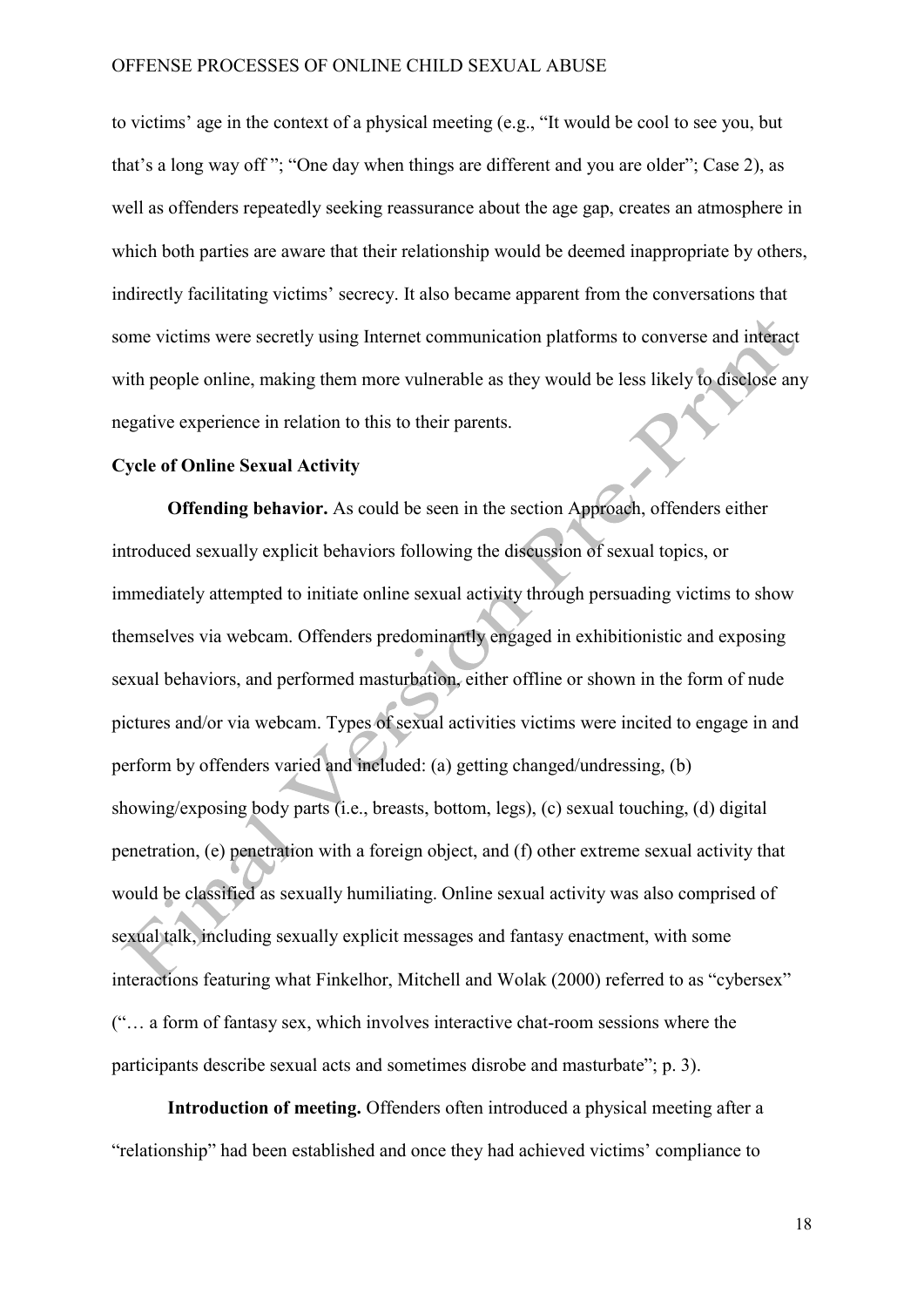engage in online sexual activity (Cases 1, 2  $\&$  4). The offender in Case 5, however, enquired almost immediately after initiating the conversation about whether victims would be interested to meet for the purpose of sexual activity. While this aspect and its function are discussed in more detail in the precursor to this paper (Kloess et al., 2015), it forms an important component in the process of these interactions.

**Maintenance-escalation.** The range of strategies employed by offenders to incite victims to engage in online sexual activity were sometimes also utilized in order to maintain contact with and ensure continued engagement by a specific victim. This was particularly noticeable in Case 2, where a clear progression and escalation of offending behavior could be observed. Once the offender had gained the victim's compliance, and a sexualized atmosphere was established, sexually explicit talk and activity was more readily initiated in following conversations and spiraled into deviancy over the course of the interaction. As part of interactions that featured relationship-building, offenders also communicated with victims via mobile phones. This can also be seen as a form of escalation, as the offender becomes a part of the victim's personal life offline.

#### **Closure**

This section refers to offenders' behavior following their engagement in online sexual activity with victims, and how contact between offenders and victims ended respectively. Most interactions ended shortly after online sexual activity took place, and this formed the last contact between offenders and victims (Case 4). Other interactions were briefly continued at a later stage, or involved several attempts by offenders to re-initiate contact (e.g., Hello; Hi; Are you still there?; Case 5). Some interactions ended "naturally" due to planned activities in the evening or it being nighttime (e.g., victim saying that she is going to bed, offender replies with good night; Case 1); others abruptly, with no clear explanation possible (across all cases). In Case 2, the victim appeared to become increasingly non-responsive and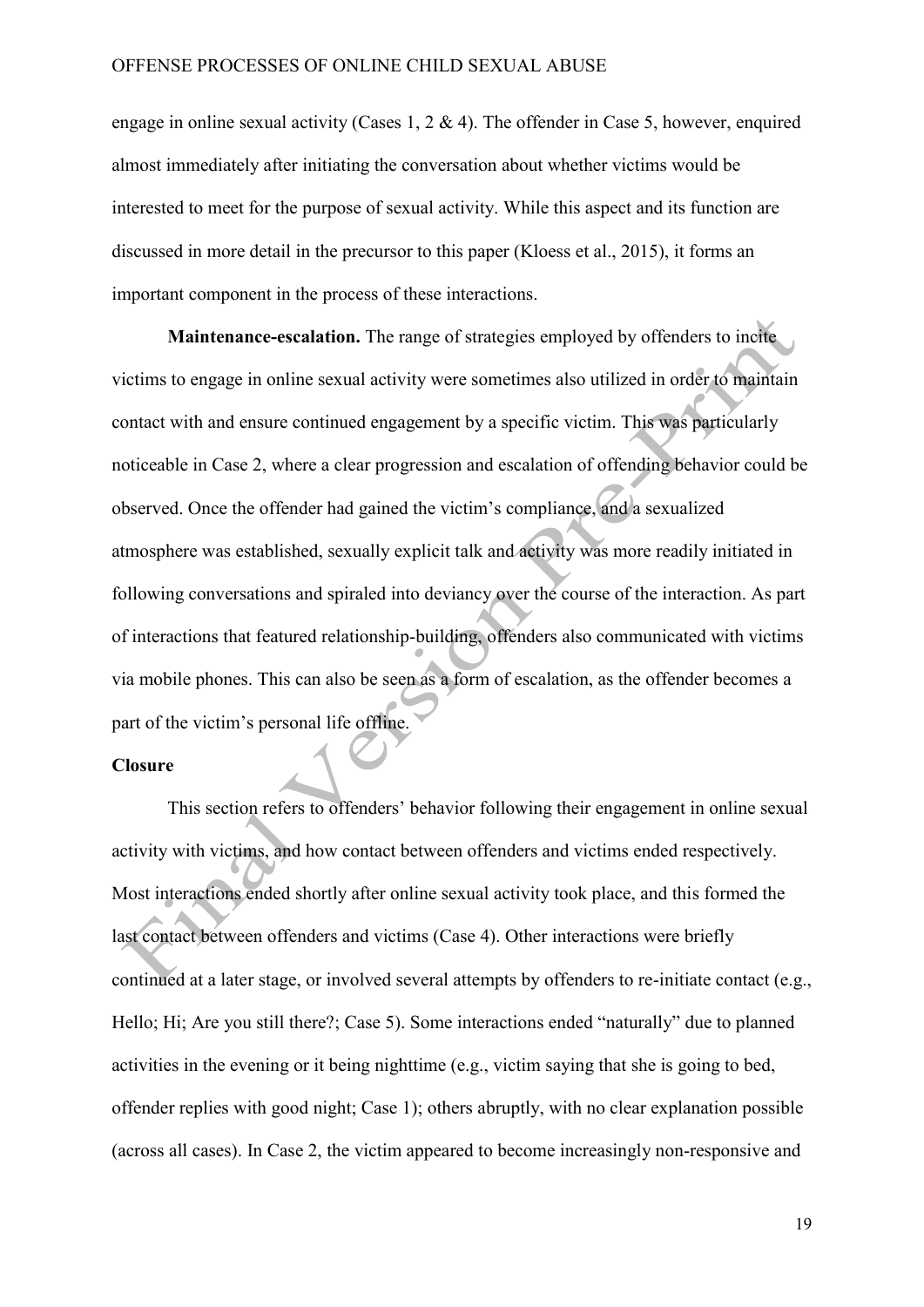distant (e.g., the offender commenting "you didn't even say bye, are you there baby, are you back with me yet?"; "you haven't been talking to me, where have you been?"), which may have been as a result of the preceding sexual abuse online. In most interactions in Cases 4 and 5, victims removed themselves from interactions after refusing to engage in online sexual activity (e.g., the victim saying "I can't talk right now"; "no one can force me to get on cam! Bye"), or third party intervention involving a family member. It appears that the online contact between the offender and victim in Case 3 discontinued due to police involvement in response to the contact sexual offense(s) taking place, as no further messages were recorded in the transcripts of chat logs after the date of the physical meeting.

Figure 1 shows the offense process diagram of online sexual grooming and abuse, incorporating the offense processes of all interactions analyzed as part of this study.

# Insert Figure 1 about here

We can see from Figure 1 that offenders employing more of an indirect approach only sexualized the conversation with victims following some kind of *relationship-building*, which involved engaging victims in general conversation. Once sexual topics had been introduced and formed part of the conversation, offenders attempted to incite victims into showing themselves and engaging in online sexual activity via webcam, which falls under *incitement sexual activity*. This also involved offenders *sending sexually explicit material* in the form of nude pictures. In this context, offenders engaged in *sexually explicit talk* and *fantasy enactment*, often combined with *online sexual activity*, in which offenders exposed themselves via webcam and performed masturbation. These not only sexualized the conversation, but also served to groom/prepare victims. As part of this process, some offenders assessed victims' compliance, risk of disclosure and detection (*assessment*).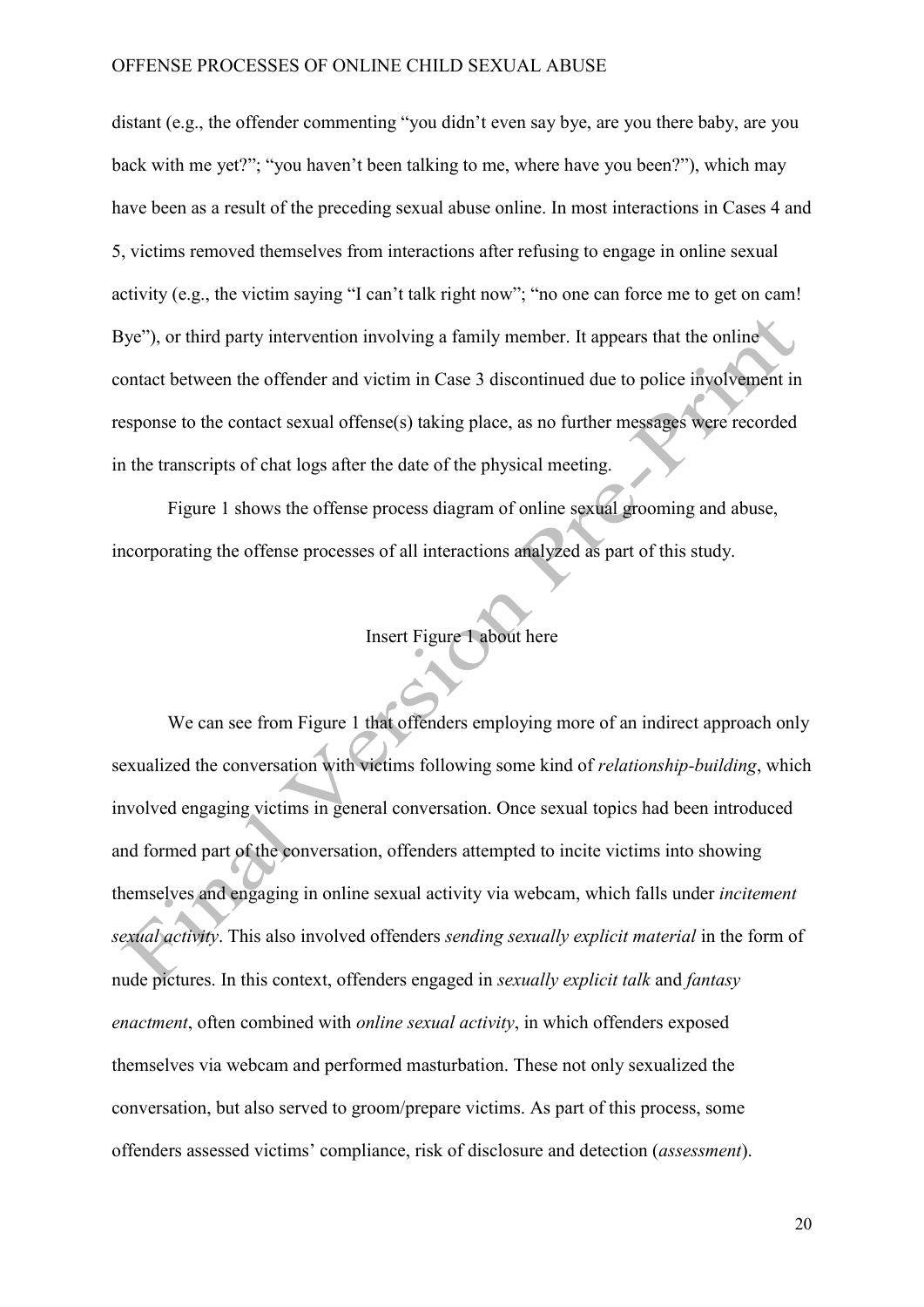Following *online sexual activity*, offenders often re-established the exclusivity of the relationship through positive encouragement and praise, as well as through re-enacting the relationship-building aspect. Both *assessment* and *establishing exclusivity of relationship* served to ensure victims' continued compliance and minimize likelihood of disclosure and detection by others. The end of these interactions predominantly took the form of *victim ceasing interaction* or a "natural" ending. One interaction featured the arrangement of a meeting, which did not take place, however, after which contact between the offender and this particular victim did not appear to resume, as no further chat logs were found.

In terms of the more direct approach, we can see that offenders immediately initiated the cycle of online sexual activity through attempting to incite victims to show and expose themselves via webcam. As part of this, offenders engaged in *sexually explicit talk* and *fantasy enactment*, and also sent victims *sexually explicit material* in the form of pornographic material in order to desensitize and normalize the behavior depicted, with the aim to lower victims' inhibitions and achieve their compliance. Not all offenders engaged in exhibitionistic and/or exposing behaviors via webcam, although some offenders also performed masturbation offline. A few interactions featured the introduction of *sexual topics* and *assessment* of victims' identity, which could have served as a security measure or been a strategy to persuade victims to show themselves via webcam. The majority of these interactions resulted in *victim ceasing interaction*.

Overall, the cycle of online sexual activity in the maintenance-escalation phase aims to illustrate the cyclical nature of the interactions in this sample in that once the conversation had been sexualized, and a sexual contact and/or relationship established, a clear progression in content explicitness was observed, both in terms of sexual talk and sexual behaviors that were suggested and engaged in. Subsequently, conversations were also more readily redirected to the cycle of online sexual activity after temporarily deviating from it.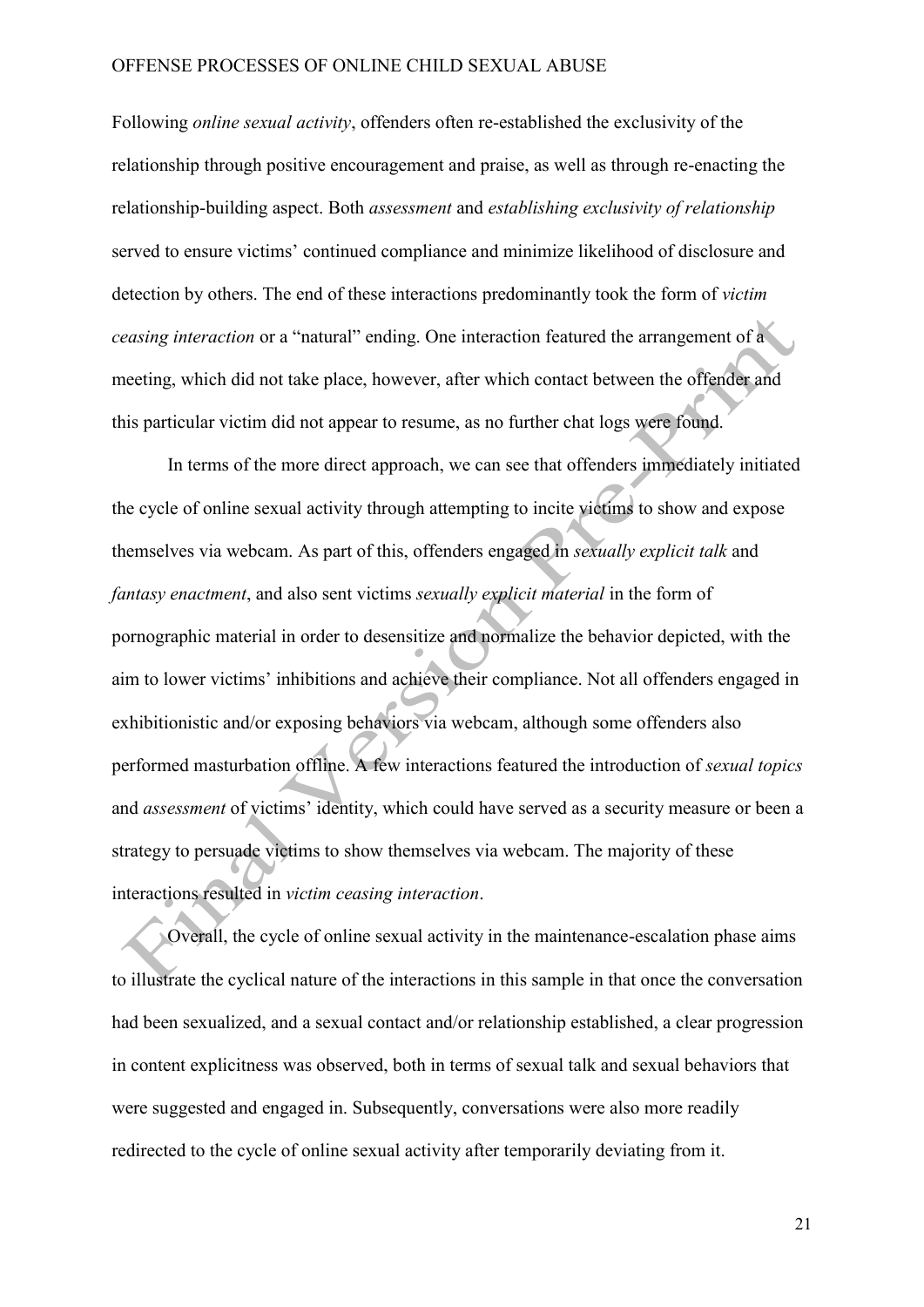### **Degree of Contact**

Of particularly informative value in understanding the offense process and offending behavior, as well as offenders' motivation and the function of their engagement in interactions with children, was the examination of the length and frequency of contact over the period of time available in the form of transcripts. Table 4 presents an overview of this information for each interaction across the five cases.

#### Insert Table 4 about here

It becomes apparent that most interactions were of a relatively short-lived nature. Even where the period of time during which conversations took place lasted for several weeks and months, the frequency of contact points was comparatively low, with the exception of Case 2. The offender in Case 4 mostly interacted with victims on one occasion, not returning to the conversation once it had ended. When referring to the dates of the actual interactions, it is apparent that offenders either communicated with victims simultaneously (Case 1) or in sequence (Cases  $4 \& 5$ ) during the time period they were active. This is further supported by the information presented in the previous section on how conversations ended, and may suggest that the degree of contact was highly dependent on victims' compliance.

#### **Discussion**

The findings presented here illustrate differences in the way offenders initiated contact with victims and approached their conversations with them. Some offenders spent time getting to know the victim, engaging in aspects of relationship-building, whereas others employed a very direct and blunt approach, immediately introducing sexual content. Offenders therefore appeared to employ either indirect or direct approaches relatively consistently, with some individual variation (Case 1). These resemble approach strategies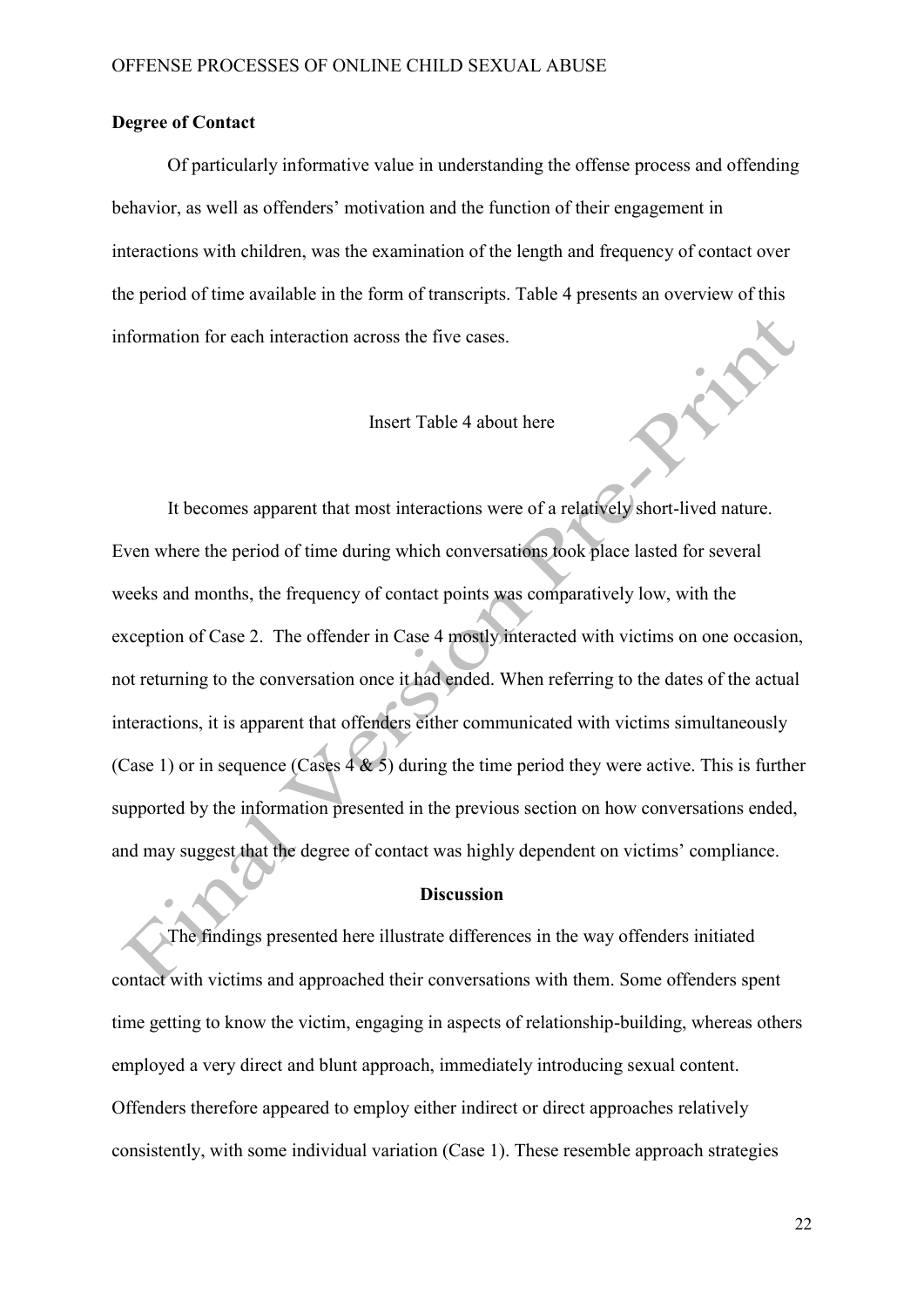(alias speech acts) identified in rape incidents, namely "blitz", "con" and "surprise" (e.g., Dale et al., 1997), that serve to achieve victims' compliance. Rapists may further employ more (e.g., "do as I say" = orders, demands, threats) or less overtly threatening (e.g., "foot in the door" = limitation reassurance, threat diminution; "door in the face" = concessions) strategies (Dale et al., 1997), which vary in terms of the level of requests and degree of force.

No features of sexual grooming could be identified in the direct approach, according to the definition by Craven et al. (2006) that describes sexual grooming as a process whereby an offender prepares a child for abuse. This is certainly of interest given that such interactions are commonly referred to as online grooming and online luring (e.g., Cybertip.ca, 2012; Gottschalk, 2011; O'Connell, 2003), providing new insight into their varied nature.

Although it was not possible to determine how long offenders, who employed more of an indirect approach, had communicated with victims by the time they had moved the conversation to a private provider, the openings of the transcripts still suggest that sexual topics were introduced relatively early. This is in accordance with findings of existing research, whereby offenders who had committed an (Internet) sexual offense reported to have initiated sexual topics in their first chat session (Dowdell, Burgess, & Flores, 2011), and sexualized conversations within minutes (Quayle, Allegro, Hutton, Sheath, & Lööf, 2014; European Online Grooming Project, Webster et al., 2012). Yet, these offenders frequently reenacted relationship-building, a feature of sexual grooming, and a finding previously reported by O'Connell (2003) and suggested to be employed by offenders to maintain contact with a child over a period of time.

Gupta, Kumaraguru and Sureka (2012) further noted that the relationship-forming stage was the most dominant of O'Connell's (2003) stages of cybersexploitation in the conversations they analyzed as part of their study (publicly available via the Perverted Justice website). One factor that may play an influential role in whether or not an offender employs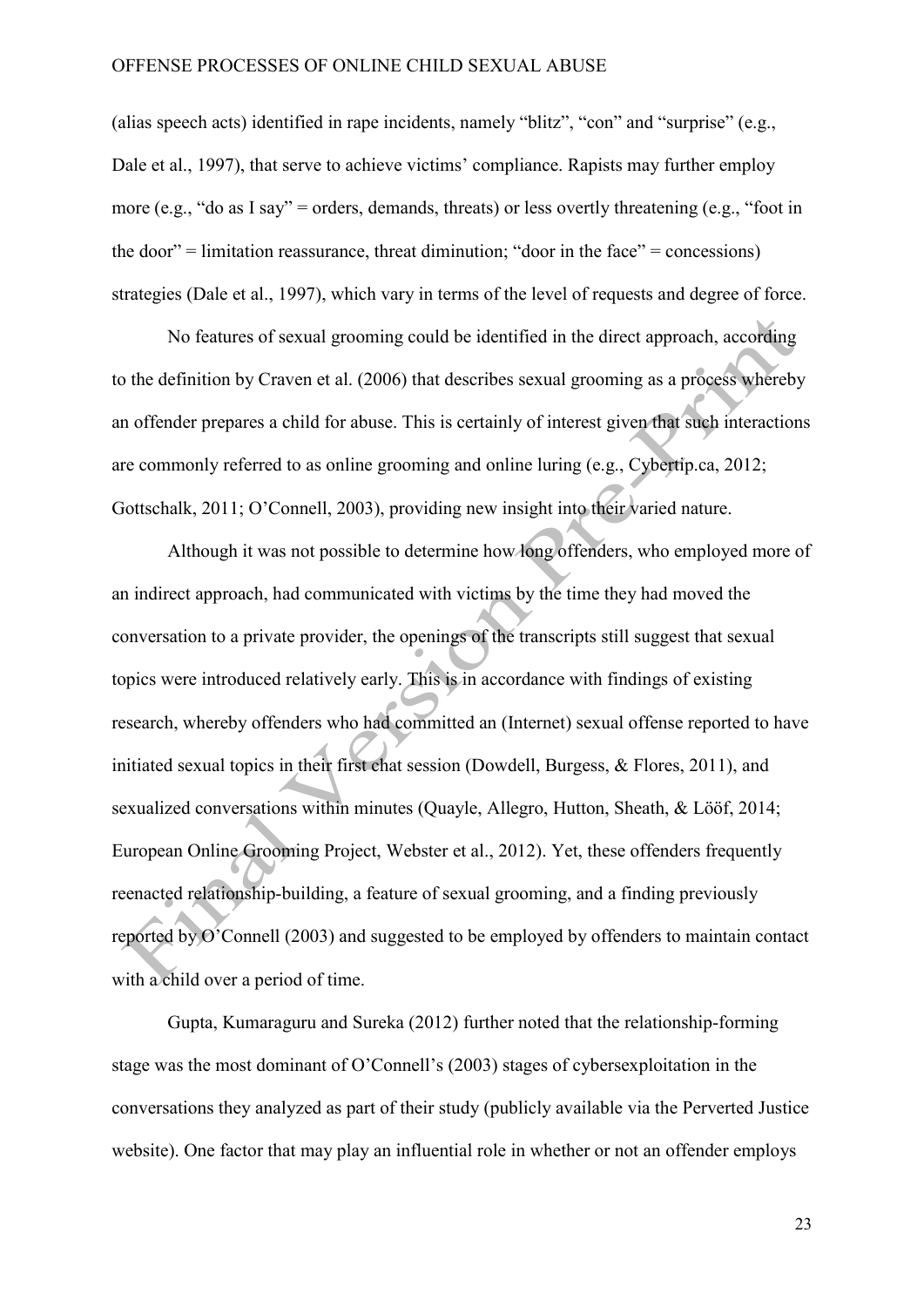relationship-building is the intensity of online contact. Peter, Valkenburg and Schouten (2006) found that Dutch adolescents (12-14-year-olds) who engaged in long chat room sessions tended to talk with strangers (i.e., individuals they did not know in the physical world) on the Internet more often. This partly supports our conclusion in relation to victims' compliance and the degree of contact in cases that included relationship-building. Generally speaking, however, and with the exception of Case 2, interactions were of a relatively shortlived nature, with some offenders communicating with several victims simultaneously. While the former is contrary to assertions in the literature that offenders spend "hours, days and months communicating with children" (Lanning, 2010, p. 131), the latter replicate findings by Quayle et al. (2014) and Whittle et al. (2014b).

In interactions that featured sexual grooming, offenders most commonly used strategies, such as compliments and flattery, to make victims feel special and sexualize the conversation through the introduction of sexual topics. Offenders' approach (indirect vs. direct) was therefore further reflected in the types of strategies they used in order to incite victims to show themselves via webcam and engage in online sexual activity. Those who employed more of an indirect approach mainly presented as persistent, begging and desperate and/or in need for sexual stimulation, as well as gentle pressuring through expressing disappointment and/or sadness and reminding victims that they had made a promise. Offenders who employed a direct approach used more forceful strategies, such as blackmail/threats, insults and peer pressure. Another strategy apparent across cases was to show victims pornographic material, which served to normalize offenders' behavior and desensitize victims to sexual activity and the material depicted, with the aim to lower their inhibitions, overcome their resistance and achieve their compliance (Durkin, 1997; Marcum, 2007; O'Connell, 2003). Although most of these strategies have previously been reported to be employed by offenders, both in the context of sexual abuse cases in the physical world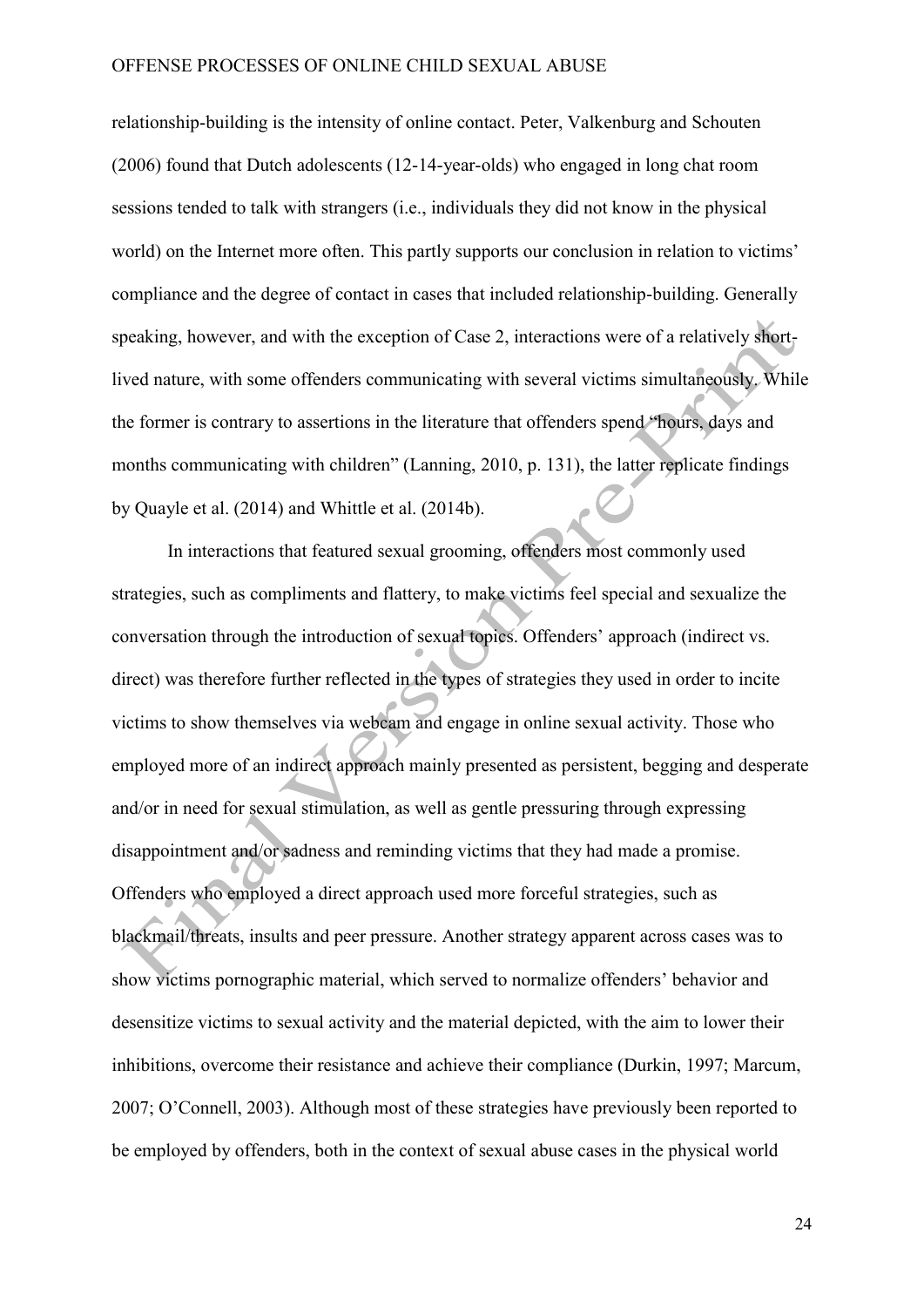(e.g., Craven et al., 2006; McAlinden, 2006) and online (e.g., Cybertip.ca, 2012; Malesky, 2007; Marcum, 2007; O'Connell, 2003; Whittle et al., 2014b), the detailed qualitative analysis of such interactions facilitates an additional perspective on the nature and extent of offenders' use thereof.

In terms of the process of interactions, no particular order of stages (e.g., O'Connell, 2003) was apparent, which is consistent with more recent research (e.g., Whittle et al., 2014b; Williams, Elliott and Beech, 2013). Specifically, even though there were clear differences in the way offenders approached victims and engaged with them, all interactions were highly sexualized. It is therefore suggested that features reported to be characteristic of the friendship- and relationship-forming stages, as proposed by O'Connell (2003), are merely aspects of sexual grooming that form part of a range of manipulative strategies used by offenders in this sample. These were found to be relatively consistent across interactions with different victims, and were not adapted based on victims' responses, as was revealed in previous studies (e.g., Craven et al., 2006; European Online Grooming Project, Gottschalk, 2011). This may be related to the increased opportunity to initiate contact with a great number of children via easily accessible Internet communication platforms that grant anonymity. Should future studies replicate this observation, it would demonstrate a marked difference to results of existing research. However, findings and their interpretation are tentative, and more research is required to determine whether revelations in the present study are duplicated by other samples.

Overall, the present paper provides new insights into the nature and process of sexual grooming, exploitation and abuse of children that takes place via Internet communication platforms. It was possible to ascertain that most offenders accessed Internet communication platforms that are specifically geared towards and/or popular among children, which may be suggestive of a sexual interest in children. While some of the transcripts indicated that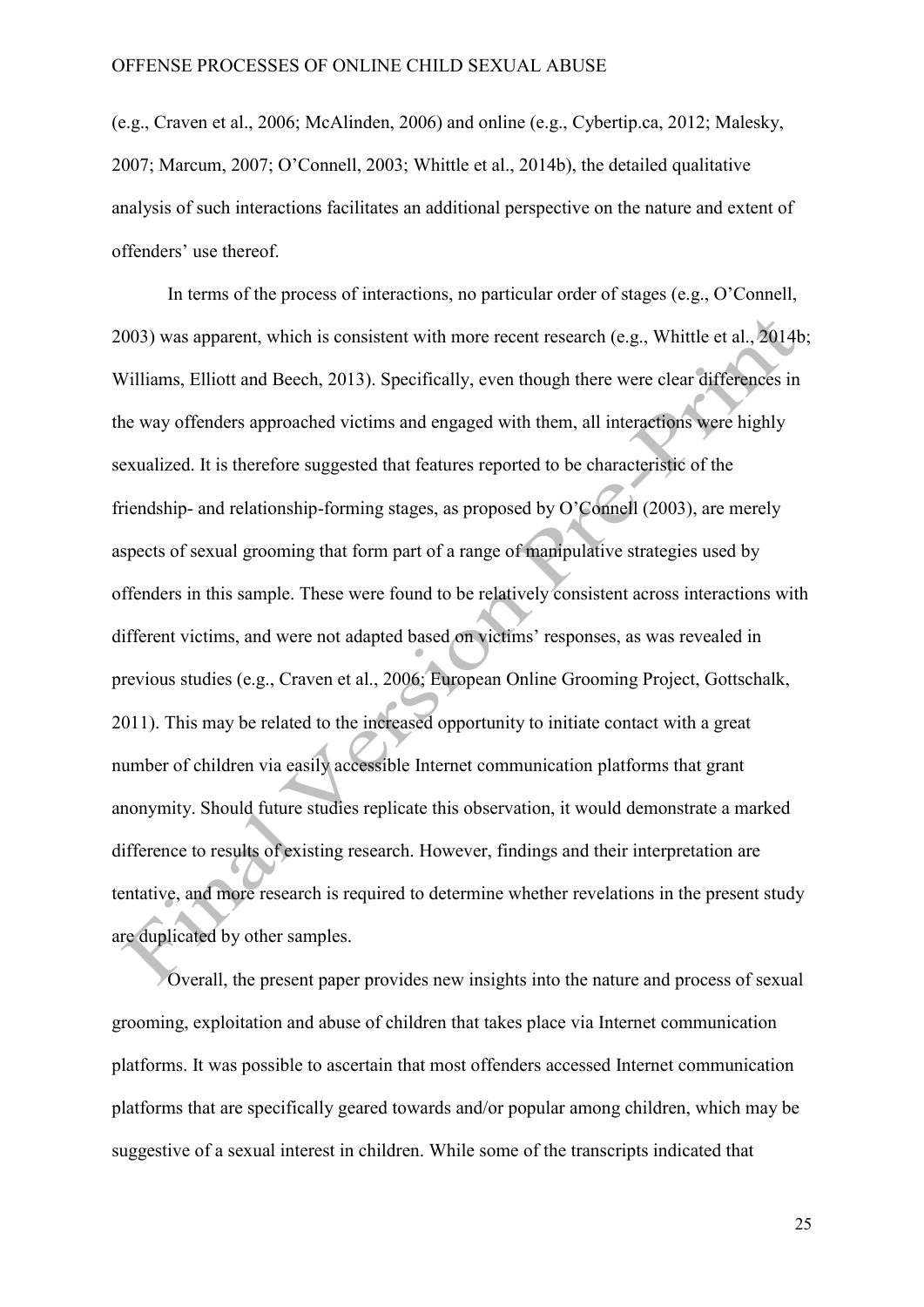offenders randomly initiated contact with victims, it was not clear whether other offenders may have selected victims based on meeting certain criteria after reviewing their online profiles, a strategy reported to be employed by some offenders (Quayle et al., 2014). Through providing an offense process diagram of online sexual grooming and abuse we aimed to amend the detailed description of the nature of sexually exploitative interactions and better illustrate the process of such.

Despite those interactions commonly referred to as online grooming, both our description and the diagram highlight a lack thereof in most interactions. This not only needs to be taken into account when applying the terminology and definition of sexual grooming to sexually exploitative interactions, but also when it comes to detecting and criminalizing this offending behavior. More specifically, the ambiguous use of the term 'sexual grooming' has the potential to hinder the detection of this process, and any associated offending behavior respectively, by police. Furthermore, Section 15, the offense of sexual grooming under the Sexual Offences Act 2003 in the UK (Home Office, 2003), criminalizes interactions in which offenders engage in a process of sexual grooming that leads to a physical meeting, including arrangements thereof. However, some interactions do not demonstrate this process or arrangements for a physical meeting. Such offenses that involve the sexual exploitation and abuse of children that take place via Internet communication platforms, committed by offenders whose motivation is not to meet offline, do therefore not fall within Section 15 of the Sexual Offences Act 2003 (Home Office, 2003).

All interactions were found to be of a sexualized nature, some revealing highly explicit content. Requests for pictures from victims, and the incitement to show themselves via webcam and engage in online sexual activity, could be seen across all interactions. It was merely the way offenders approached this that differed. Coupled with the information presented on the degree of contact between each offender and their victims, this may provide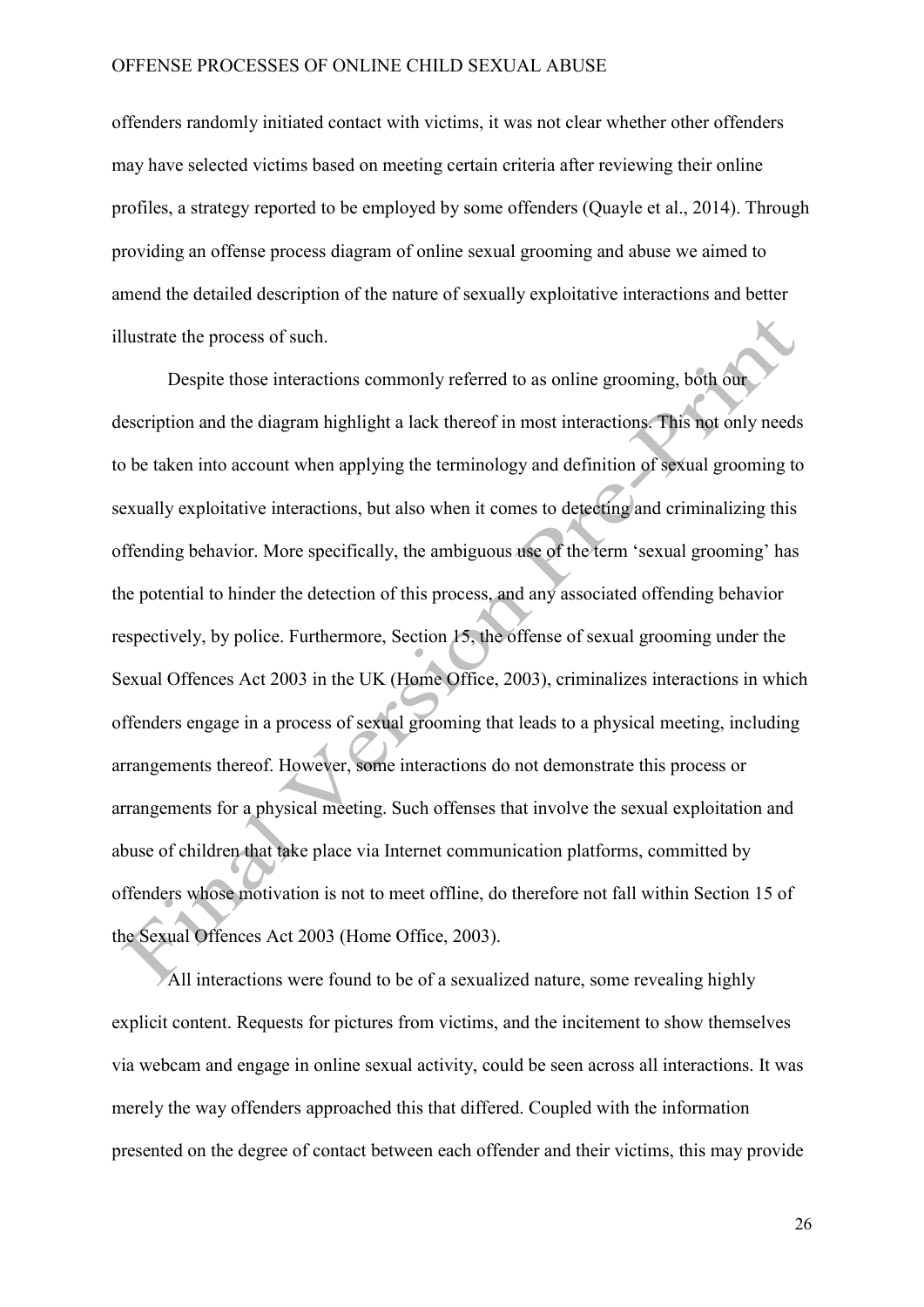evidence for a sexual motive in offenders, which they apparently seek to gratify through sexually exploitative interactions with children (Krone, 2005). The online environment may therefore serve as an opportunity that does not need to be created by offenders. These findings will be useful in informing treatment programs, as they provide important information in relation to offenders' offending behavior. This not only highlights perceptions of no harm being done due to a lack of physical/bodily contact in interactions that remain online, but also the fulfillment of different needs. Specifically, offenders who engage in aspects of relationship-building may seek to fulfill additional needs to those solely driven by sexual gratification.

### **Limitations**

The present study employed a qualitative approach on a small number of cases due to the sensitive nature of the data and the extreme difficulty in accessing this kind of material. While the number of transcripts the cases comprised of was appropriate for the methodology used (e.g., Georgaca & Avdi, 2012), findings are tentative and not generalizable across other populations. Furthermore, the cases used involve offenders who have been convicted of the offenses they committed, and are therefore merely representative of convicted offenders. While one may argue that such cases are of a more severe nature in light of having come to the attention of the police, as well as possibly different from those that are unresolved or not convicted, restrictions around data protection presented the use of "open" cases (i.e., a case where a suspect has not yet been convicted) in this instance. This practice is in accordance with the police's data usage requirements and guidelines by the ethical review committee, where the research was conducted.

Additionally, the availability of this type of data is limited due to chat room and instant messaging systems not always storing content of conversations, thus making it difficult to recover and explaining why some chat logs of interactions with additional victims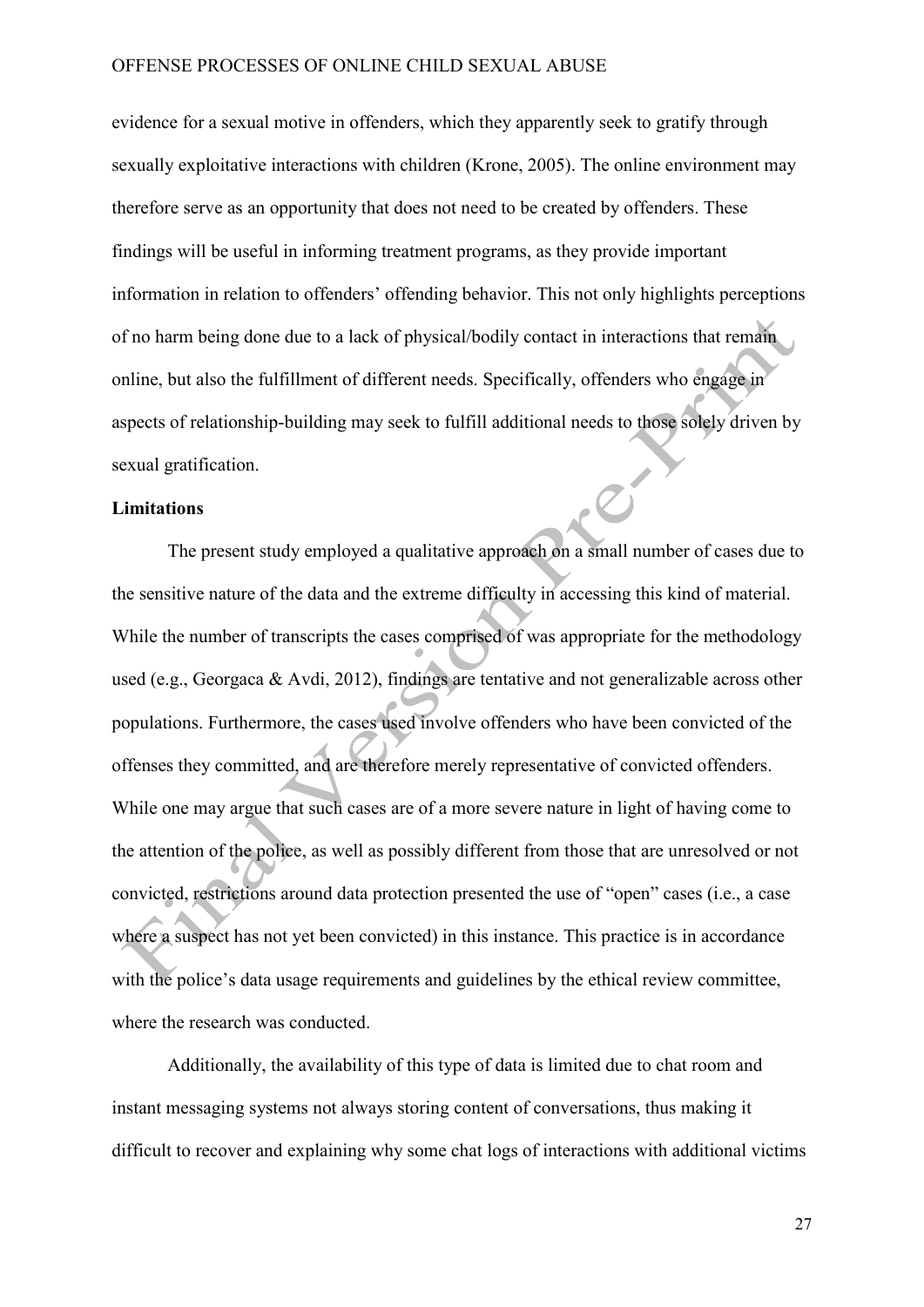could not be retrieved. The use of a microphone does not enable the recording of conversations, and technical problems (e.g., Internet connection disconnecting) may lead to a loss of information and missing lines in the transcripts. There is a recent trend for offenders to interact with victims via mobile phones using more transient systems, where content is deleted automatically, making the recovery of such even more challenging.

#### **Conclusion and Future Directions**

Cases involving online sexual exploitation and abuse require attention, particularly with a view to further our understanding of why individuals may engage in this particular offending behavior, given that they are suggested to represent a growing proportion of sexual offenses due to increasingly more time being spent online (Seto, 2013). Transcripts of chat logs are a rich source of data that provide valuable insight about offenders in terms of their potential motivation, sexual interests/preferences and offending behavior. More research is needed that examines this kind of data by also considering other relevant factors, such as the role of victims, to shed more light on "cross-over" offenses and those that escalate. The dynamics of each interaction are unique and varied (Leclerc, Proulx, Lussier, & Allaire, 2009; Whittle, Hamilton-Giachritsis, Beech, & Collings, 2013), and analyzing both offender and victim behaviors is suggested to provide a more comprehensive account of such interactions and their outcome, allowing a better understanding of aspects that may influence the offense process (Deslauriers-Varin & Beauregard, 2010). In relation to this, it would be of interest to explore whether offenders progress to commit more serious offenses than initially "intended", when presented with an opportunity, and whether there are differences in *modus operandi* between those who have offended before and those who have not (i.e., do "firsttime" offenders take a more cautious approach?). This has yielded interesting findings in the stranger rape literature, where researchers have attempted to distinguish serial rapists from one-off rapists (e.g., Slater, Woodhams, & Hamilton-Giachritsis, 2014).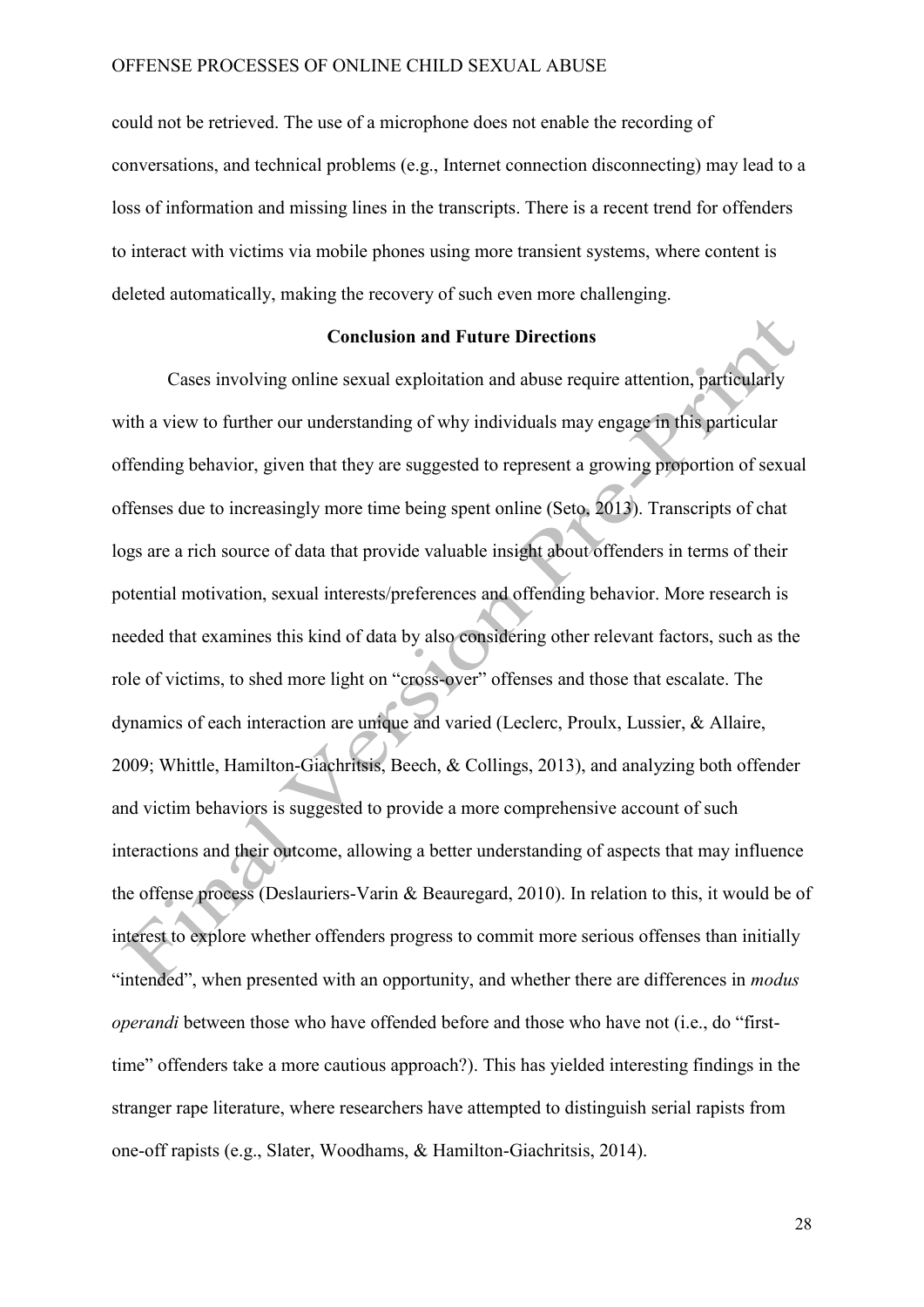i pa

Overall, gaining a better understanding of online sexual grooming and abuse also has the potential to inform current approaches to policing and prevention. The identification of certain risk factors (e.g., possession of IIOC, reference to contact sexual abuse) would facilitate the early detection of malicious interactions and assist with the prioritization of cases. Through increasing awareness of such interactions and providing guidance to children in the form of generic life skills (Finkelhor, 2014), they will feel more empowered to use the Internet safely, particularly in light of the possibility that indirect and direct approaches lead to diverse experiences that have differing impact. While online abuse occurs less frequently than abuse in the physical world (Wolak, Finkelhor, & Mitchell, 2009), it is still of importance that research in this field progresses, considering the use of rapidly advancing new technology.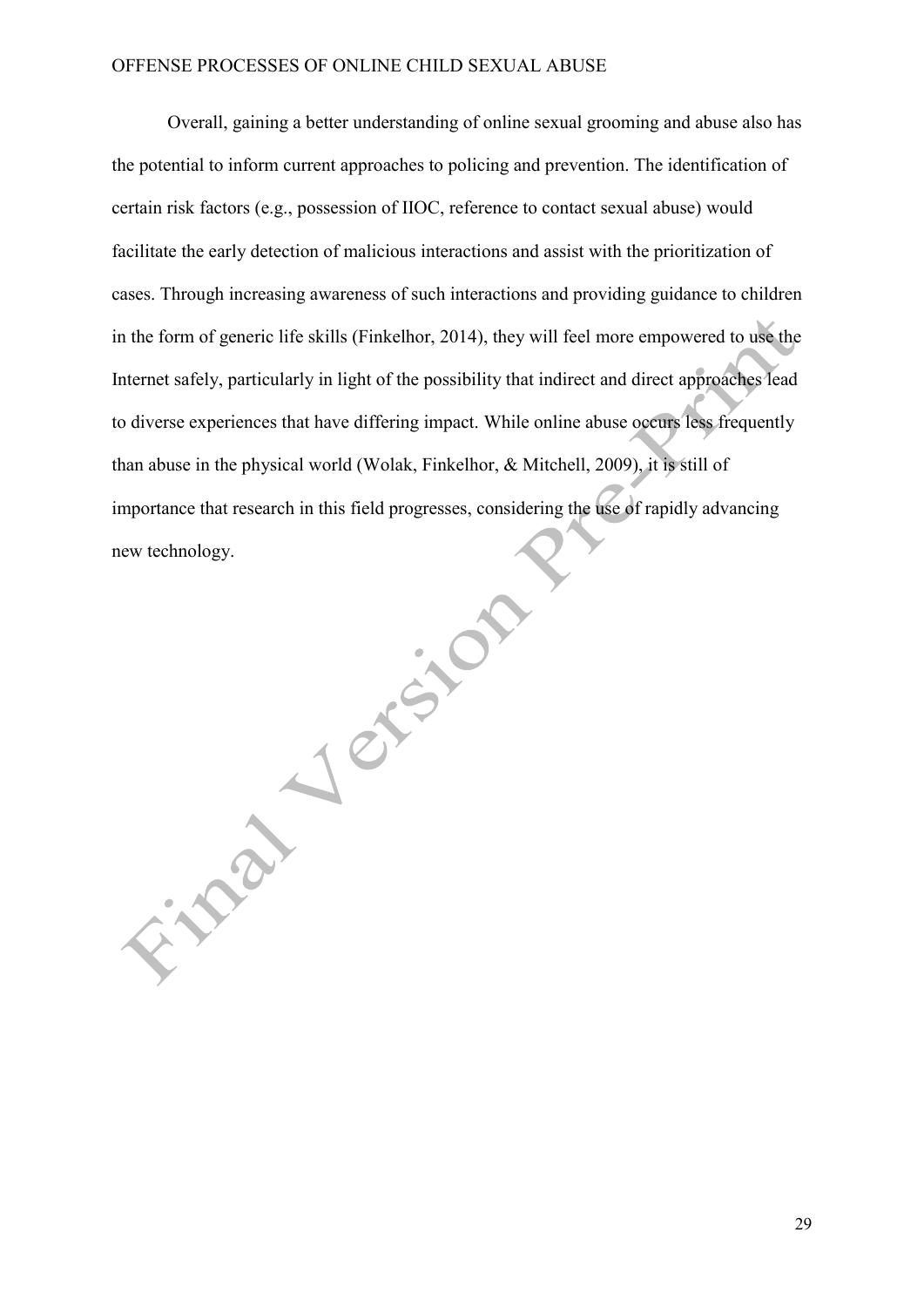#### References

- Braun, V., & Clarke, V. (2006). Using thematic analysis in psychology. *Qualitative Research in Psychology*, *3*, 77-101. doi: 10.1191/1478088706qp063oa
- Briggs, P., Simon, W. T., & Simonsen, S. (2011). An exploratory study of Internet-initiated sexual offenses and the chat room sex offender: Has the Internet enabled a new typology of sex offender? *Sexual Abuse: A Journal of Research and Treatment*, *23*, 72-91. doi: 10.1177/1079063210384275
- Chambers, J. C., Horvath, M. A. H., & Kelly, L. (2010). A typology of multiple-perpetrator rape. *Criminal Justice and Behavior*, *37*, 1114-1139. doi: 10.1177/0093854810377971
- Chambers, J. C., Horvath, M. A. H., & Kelly, L. (2011). Reconstructing and sequencing behaviours in multiple perpetrator rape. *Psychology, Crime & Law*, *19*, 253-275. doi: 10.1080/1068316X.2011.631537
- Cohen, L. E., & Felson, M. (1979). Social change and crime rate trends: A routine activity approach. *American Sociological Review*, *44*, 588-608. doi:10.2307/2094589
- Cooper, A. (1998). Sexuality and the Internet: Surfing into the new millennium. *CyberPsychology and Behavior*, *1*, 187-193. doi: 10.1089/cpb.1998.1.187
- Cooper, A., & Griffin-Shelley, E. (2002). Introduction. The Internet: The next sexual revolution. In Cooper, A. (Ed.), *Sex and the Internet: A guidebook for clinicians* (pp. 1- 15). New York, NY: Brunner-Routledge.
- Craven, S., Brown, S., & Gilchrist, E. (2006). Sexual grooming of children: Review of literature and theoretical considerations. *Journal of Sexual Aggression*, *12,* 287-299. doi: 10.1080/13552600601069414
- Cybertip.ca (2012). *Luring statistics and the online grooming process*. Retrieved from: https://www.cybertip.ca/pdfs/CTIP\_LuringPrevention\_InterventionSheet\_en.pdf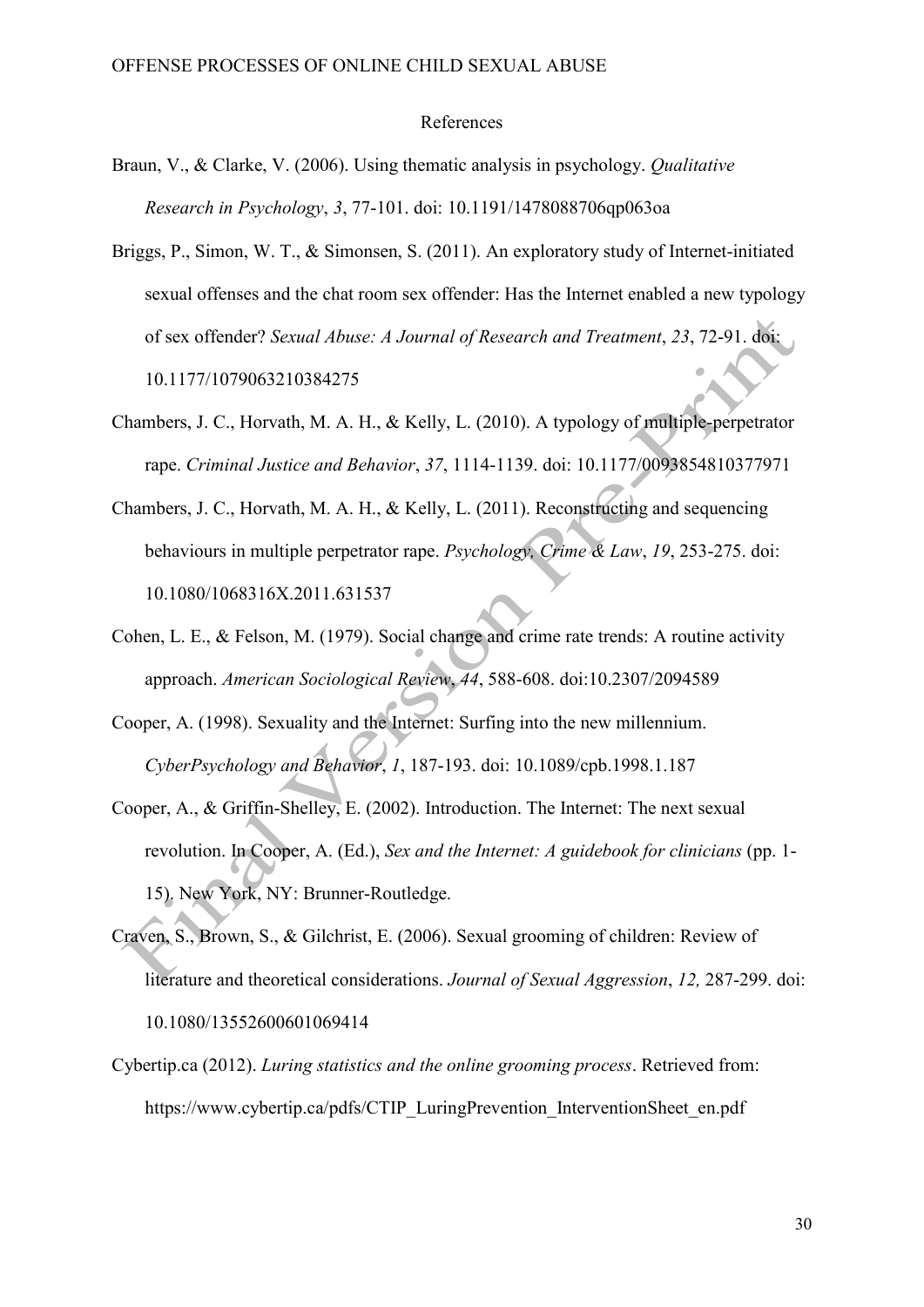- Dale, A., Davies, A., & Wei, L. (1997). Developing a typology of rapists' speech. *Journal of Pragmatics*, *27*, 653-669. doi:10.1016/S0378-2166(96)00060-4
- Deslauriers-Varin, N. & Beauregard, E. (2010). Victims' routine activities and sex offenders' target selection scripts: A latent class analysis. *Sexual Abuse: A Journal of Research and Treatment*, *22*, 315-342. doi: 10.1177/1079063210375975
- Dowdell, E. B., Burgess, A. W., & Flores, J. R. (2011). Online social networking patterns among adolescents, young adults, and sexual offenders. *American Journal of Nursing*, *111*, 28-36.
- Durkin, K. F. (1997). Misuse of the Internet by pedophiles: Implications for law enforcement and probation practice. *Federal Probation*, *61*, 14-18. doi: 10.4135/9781452229454
- Finkelhor, D. (1984). *Child sexual abuse: New theory and research*. New York, NY: Free Press.
- Finkelhor, D. (2014). Commentary: Cause for alarm? Youth and Internet risk research a commentary on Livingstone and Smith (2014). *Journal of Child Psychology and Psychiatry*, *55*, 655-658. doi: 10.1111/jcpp.12260
- Finkelhor, D. F., Mitchell, K. J., & Wolak, J. (2000). *Online victimization: A report on the nation's youth*. Retrieved from: http://www.unh.edu/ccrc/pdf/jvq/CV38.pdf
- Georgaca, E., & Avdi, E. (2012). Discourse analysis. In D. Harper & A. R. Thompson (Eds.), *Qualitative research methods in mental health and psychotherapy: A guide for students and practitioners* (pp. 147-162). Chichester, UK: Wiley & Sons, Ltd.
- Gottschalk, P. (2011). A dark side of computing and information sciences: Characteristics of online groomers. *Journal of Emerging Trends in Computing and Information Sciences*, *2*. Retrieved from:

http://www.cisjournal.org/journalofcomputing/archive/vol2no9/vol2no9\_5.pdf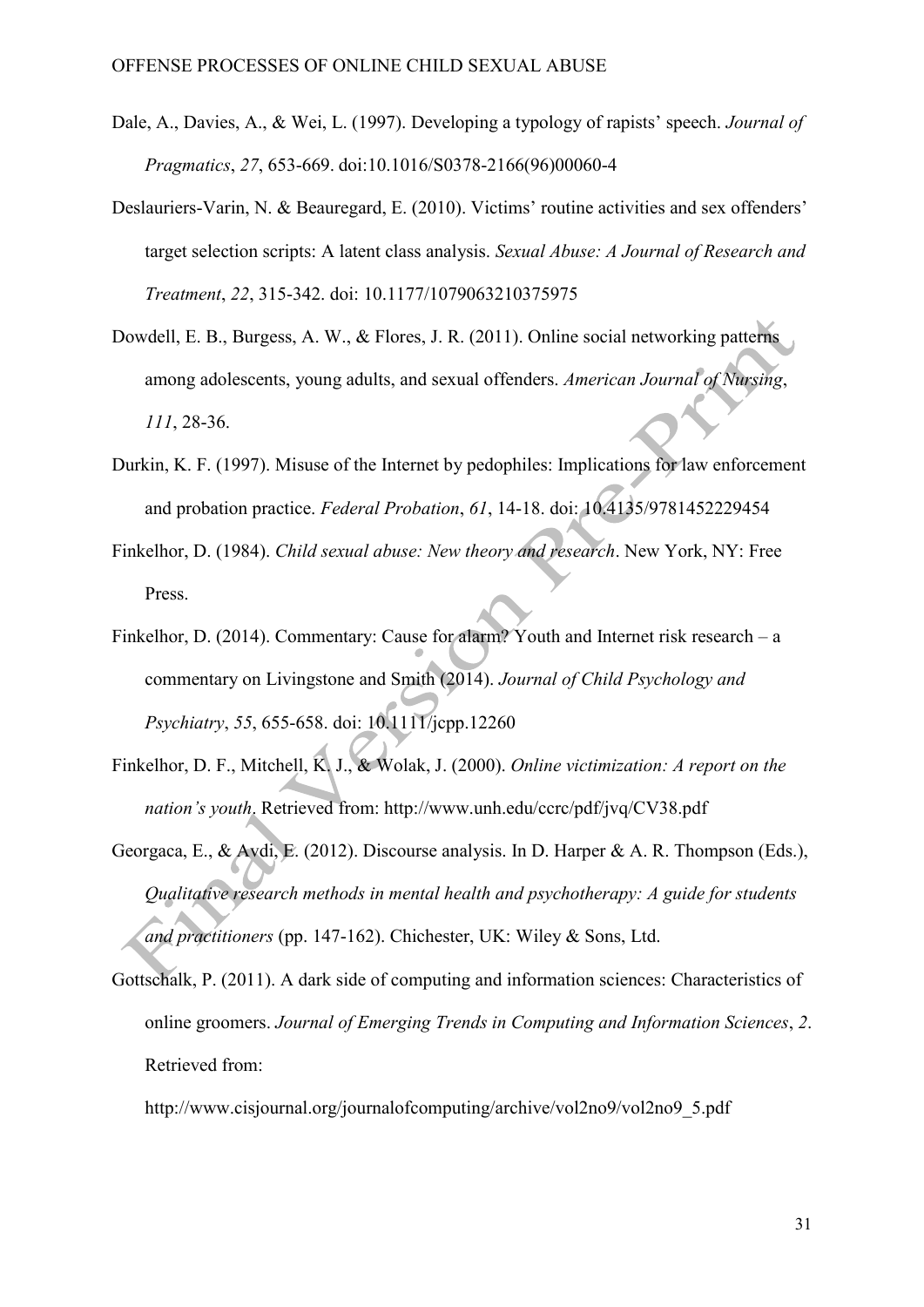- Guest, G., MacQueen, K. M., & Namey, E. E. (2012). *Applied thematic analysis*. Thousand Oaks, CA: Sage Publications, Inc.
- Gupta, A., Kumaraguru, P., & Sureka, A. (2012). *Characterizing pedophile conversations on the Internet using online grooming*. Retrieved from: https://arxiv.org/pdf/1208.4324.pdf

Home Office (2003). *Sexual Offences Act 2003.* Retrieved from:

http://www.legislation.gov.uk/ukpga/2003

Kloess, J. A., Seymour-Smith, S., Hamilton-Giachritsis, C. E., Long, M. L., Shipley, D., & Beech, A. R. (2015). A Qualitative Analysis of Offenders' Modus Operandi in Sexually Exploitative Interactions with Children Online. *Sexual Abuse: A Journal of Research and Treatment*. https://doi.org/10.1177/1079063215612442

- Krone, T. (2005). International police operations against online child pornography. *Trends & Issues in Crime and Criminal Justice*, *296*. Retrieved from: http://www.aic.gov.au/documents/3/C/E/%7B3CED11B0-F3F4-479C-B417- 4669506B3886%7Dtandi296.pdf
- Lanning, K. V. (2010). *Child molesters: A behavioral analysis. For professionals investigating the sexual exploitative of children*. Retrieved from: http://www.missingkids.com/en\_US/publications/NC70.pdf
- Leclerc, B., Proulx, J., Lussier, P., & Allaire, J.-F. (2009). Offender-victim interaction and crime event outcomes: Modus operandi and victim effects on the risk of intrusive sexual offenses against children. *Criminology*, *47*, 595-618. doi: 10.1111/j.1745- 9125.2009.00151.x
- Malesky, L. A. (2007). Predatory online behavior: Modus operandi of convicted sex offenders in identifying potential victims and contacting minors over the Internet. *Journal of Child Sexual Abuse*, *16*, 23-32. doi: 10.1300/J070v16n02\_02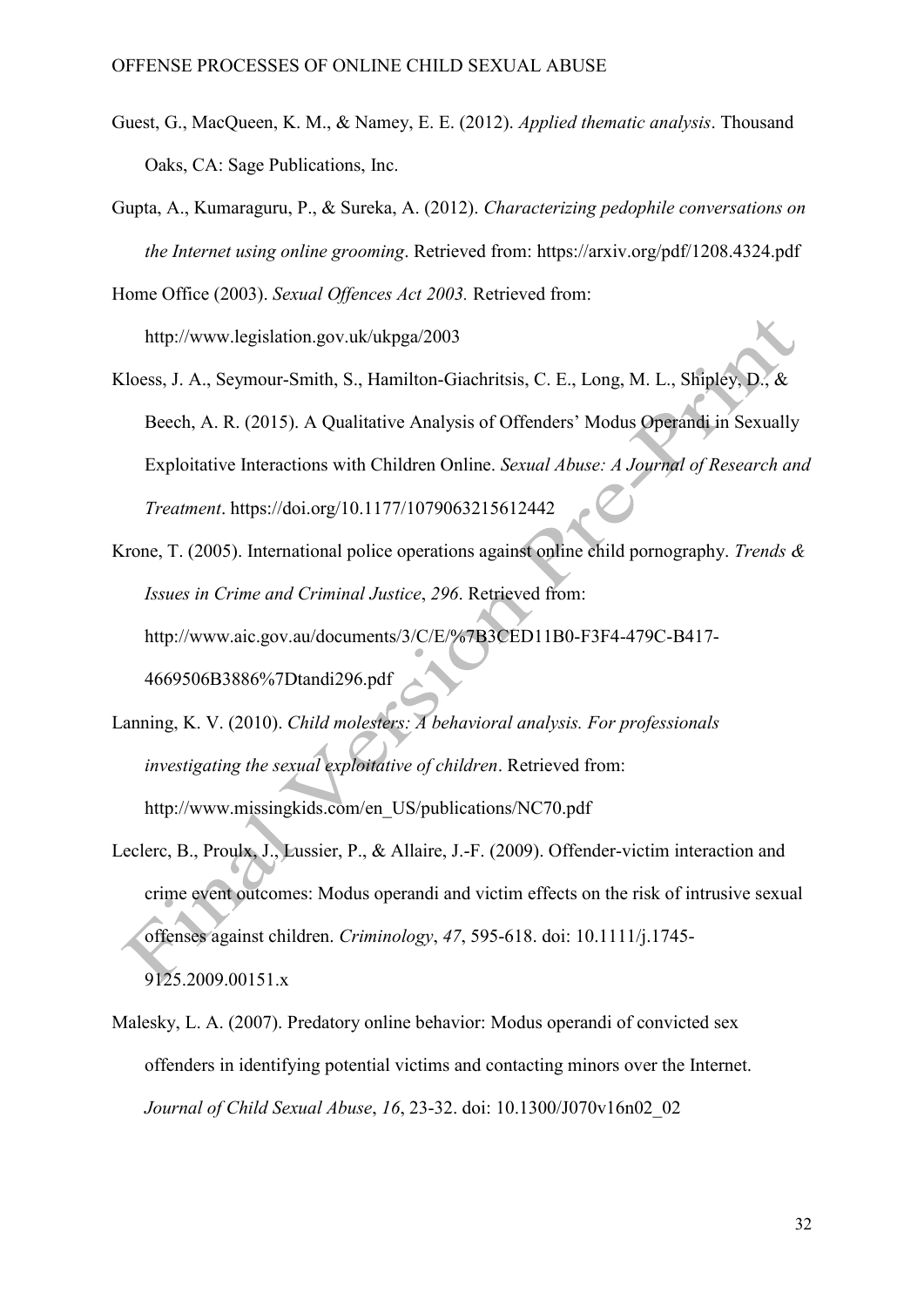- Marcum, C. (2007). Interpreting the intentions of Internet predators: An examination of online predatory behavior. *Journal of Child Sexual Abuse*, *16*, 99-114. doi: 10.1300/J070v16n04\_06
- McAlinden, A.-M. (2006). "Setting 'em up": Personal, familial and institutional grooming in the sexual abuse of children. *Social and Legal Studies*, *15*, 339-362. doi: 10.1177/0964663906066613
- O'Connell, R. (2003). *A typology of child cybersexploitation and online grooming practices*. Retrieved from: http://www.jisc.ac.uk/uploaded\_documents/lis\_PaperJPrice.pdf
- Peter, J., Valkenburg, P. M., & Schouten, A. (2006). Characteristics and motives of adolescents talking with strangers on the Internet. *CyberPsychology & Behavior*, *9*, 526- 530. doi: 10.1089/cpb.2006.9.526.
- Quayle, E., Allegro, S., Hutton, L., Sheath, M., & Lööf, L. (2014). Rapid skill acquisition and online sexual grooming of children. *Computers in Human Behavior*, *39*, 368-375. doi: 10.1016/j.chb.2014.07.005

Robson, C. (2011). *Real world research*. Chichester, UK: John Wiley & Sons Ltd.

- Seto, M. C. (2013). *Internet sex offenders*. Washington, DC: American Psychological Association.
- Slater, C., Woodhams, J., & Hamilton-Giachritsis, C. (2014). Can serial rapists be distinguished from one-off rapists? *Behavioral Sciences and the Law*, *32*, 220-239. doi: 10.1002/bsl.2096
- Webster, S., Davidson, J., Bifulco, A., Gottschalk, P., Caretti, V., Pham, T., . . . Craparo, G. (2012). *Final report*. Retrieved from: http://www.europeanonlinegroomingproject.com/wp-content/file-uploads/European-Online-Grooming-Project-Final-Report.pdf

Whittle H. C., Hamilton-Giachritsis, C. E., & Beech, A. R. (2014a). In their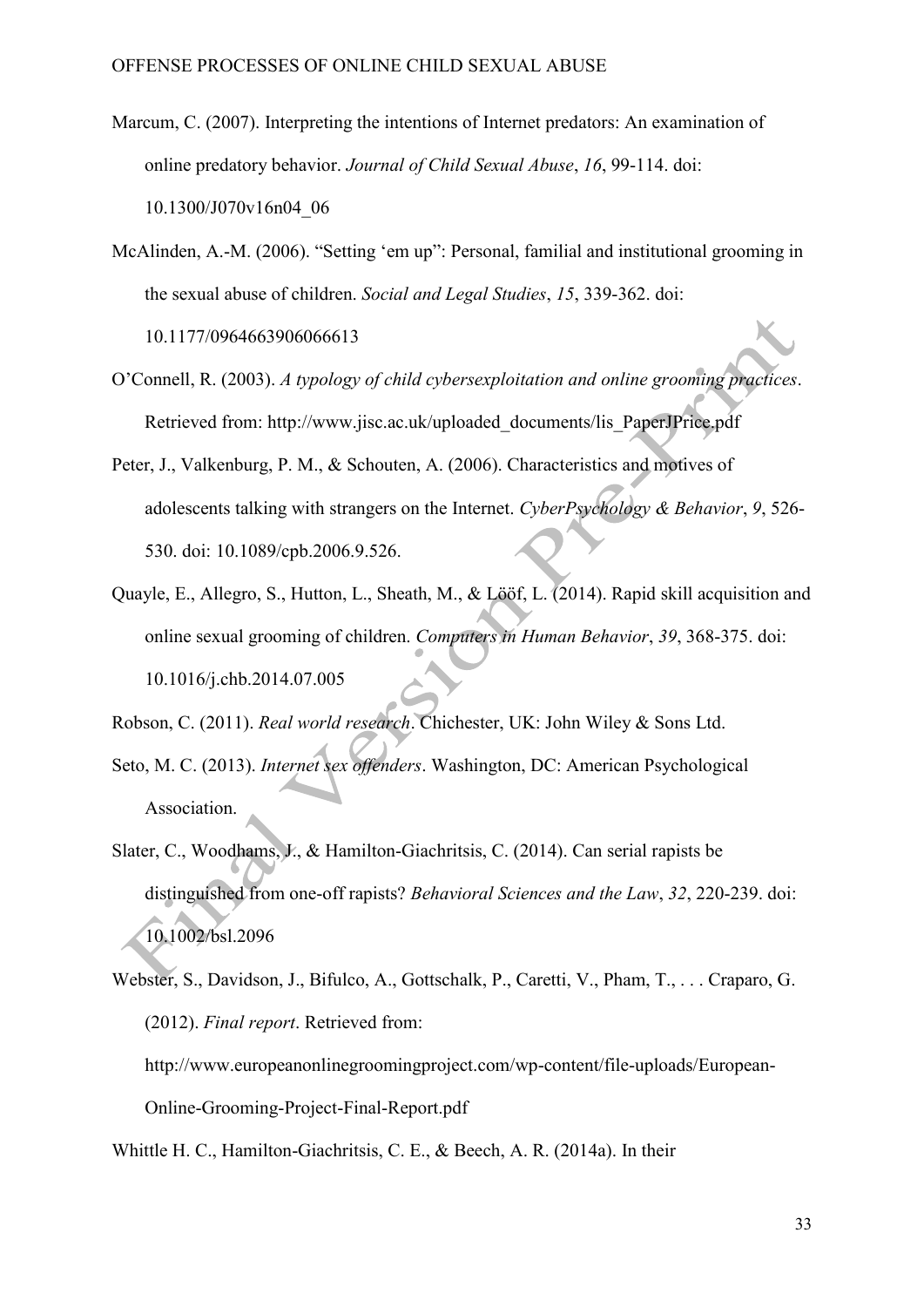own words: Young peoples' vulnerabilities to being groomed and sexually abused online. *Psychology*, *5*, 1185-1196. doi: 10.4236/psych.2014.510131

- Whittle, H. C., Hamilton-Giachritsis, C. E., & Beech, A. R. (2014b). "Under his spell": Victims' perspectives of being groomed online. *Social Sciences*, *3*, 404-426. doi:10.3390/socsci30x000x
- Whittle, H. C., Hamilton-Giachritsis, C. E., Beech, A. R., & Collings, G. (2013). A review of young people's vulnerabilities to online grooming. *Aggression and Violent Behavior*, *18*, 135-146. doi: 10.1016/j.avb.2012.11.008
- Williams, R., Elliott, I. A., & Beech, A. R. (2013). Identifying sexual grooming themes used by Internet sex offenders. *Deviant Behavior*, *34*, 135-152. doi: 10.1080/01639625.2012.707550
- Wolak, J., Finkelhor, D., & Mitchell, K. J. (2009). *Law enforcement responses to online child sexual exploitation crimes: The National Juvenile Online Victimization Study 2000 & 2006*. Retrieved from: http://unh.edu/ccrc/pdf/LE\_Bulletin\_final\_Dec\_09.pdf
- Wolak, J., Finkelhor, D., Mitchell, K. J., & Ybarra, M. L. (2008). Online "predators" and their victims: Myths, realities, and implications for prevention and treatment. *American Psychologist*, *63*, 111-128. doi: 10.1037/0003-066X.63.2.111

EXPRES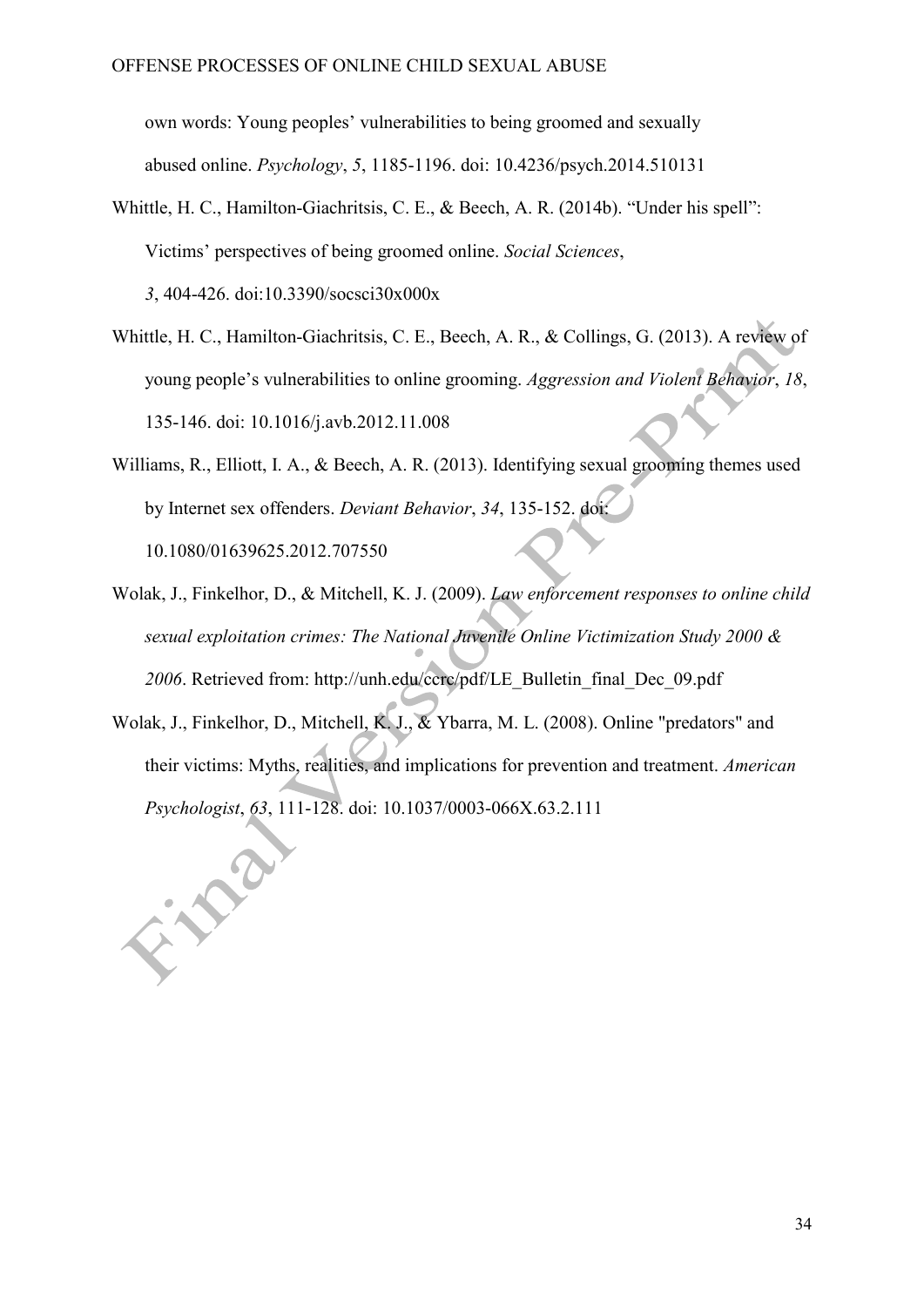| Extract 1 (V1)           | Extract 2 (V2)         | Extract $3 (V3)$     | Extract 4 (V4)         |
|--------------------------|------------------------|----------------------|------------------------|
| 1 heya                   | 1 hey gorgeous, how    | 1 hello stranger     | 1 h (name of victim)   |
| 2 how r u?               | was ur day? Xxx        | 2 how r u?           | $2$ hey*               |
| 3 its been a while       | 2 mine was pretty      | 3 im pretty good     | 3 how are u?           |
| lol, wot u been up 2?    | good, ive missed u     | thanx                | 4 im pretty good       |
| 4 nothing much,          | tho xxx                | 4 what u been up 2,  | thanx, bit tired tho   |
| been pretty bored,       | 3 have i convinced u   | its been ages since  | after staing up so     |
| but my laptops been      | that its a good idea 2 | we spoke             | late with u last nite  |
| fucked which is why      | meet up haha? Xxx      | 5 where u been then? | 101                    |
| i aint been here for a   |                        | 6 cool               | 5 u speak 2 (name of   |
| while                    |                        | 7 i bet u've found   | victim's friend)       |
| 5 sorry                  |                        | urself a bf          | about anything from    |
| 6 ive missed u           |                        | 8 why was he bad?    | last night lol?        |
| 7 r u still single, or u |                        | 9 awww, i cud beat   | 6 lol, what did u tell |
| got a bf now?            |                        | him up if u want, u  | her?                   |
| 8 ah cool, congrats      |                        | deserve 2 be treated | 7 oh yeh, tell me      |
| 9 i take it that means   |                        | like a princess      | more lol, wot wud u    |
| u dont wanna meet        |                        | 10 did he take ur    | do then?               |
| 1 <sub>o</sub> 1         |                        | virginity?           |                        |

# *Extracts of Case 1 by Victim*

Table 1

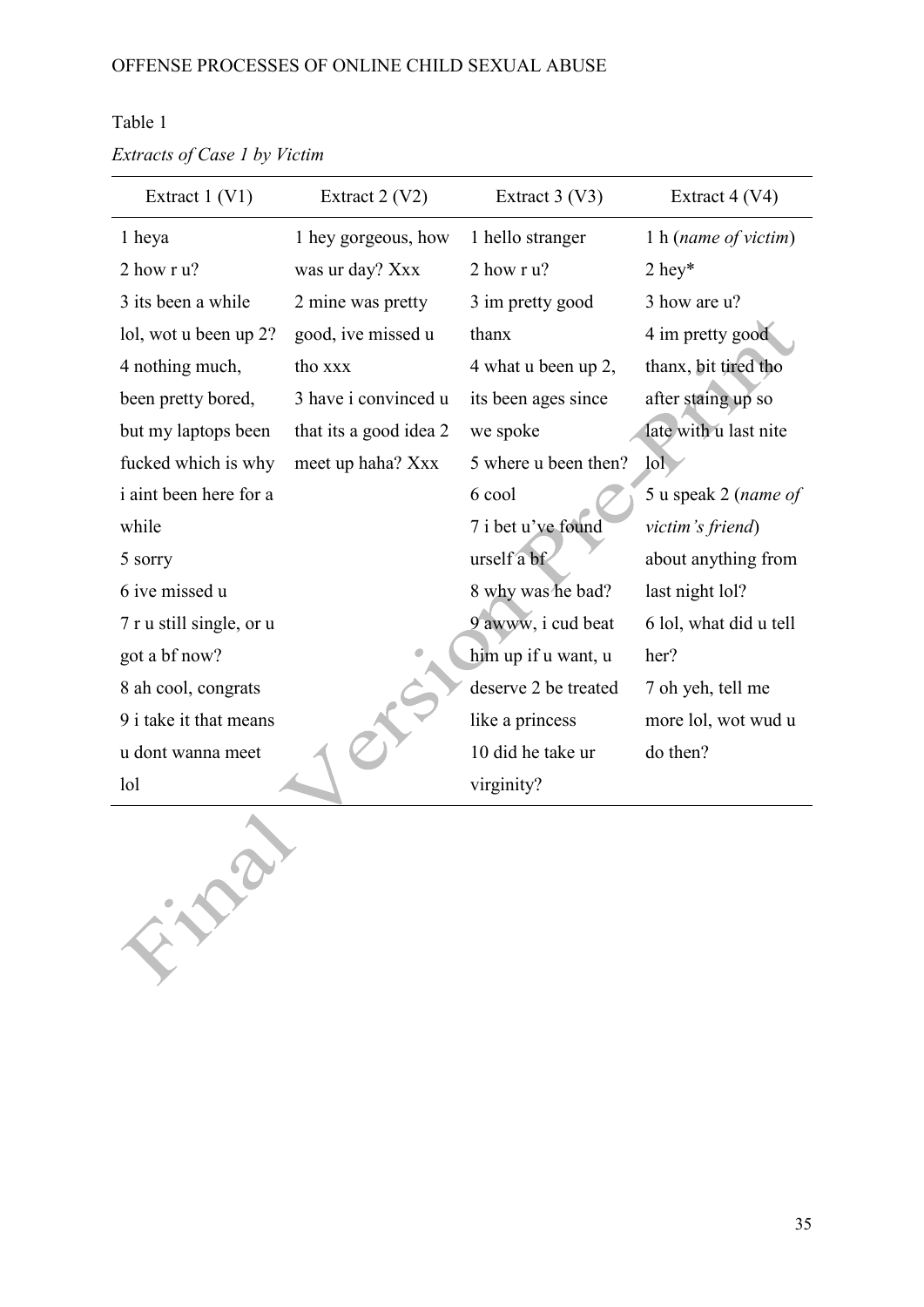# Table 2

| Extract $6 (V1)$ | Extract $7 (V5)$  | Extract $8$ (V6)  | Extract 9 (V10)            | Extract 10<br>(V11) |  |
|------------------|-------------------|-------------------|----------------------------|---------------------|--|
| 1 i cant see u   | 1 hey             | 1 can i see u     | 1 asl                      | 1 tell me sweet     |  |
| 2 wat do i see   | 2 how r u         | 2 accept          | 2 age                      | heart               |  |
| 3 can i see ur   | 3 can i see u     | 3 i cant see      | 3 sex                      | 2 u got cam         |  |
| tits             | 4 i see u on cam  | anything          | 4 location                 | 3 asl plz           |  |
| 4 let me see ur  | 5 plz u look      | 4 well i cant see | 5 16 m                     | 4 wana see cock     |  |
| chest            | <b>HOT</b>        | u                 | 6 u got cam                | 5 ur mine           |  |
| 5 to make sure   | 6 hey, thats kool | 5 wow             | 7 wana see cock 6 ok sorry |                     |  |
| ur a girl        | babes, if its     | 6 whos that       | 8 can i see u              |                     |  |
| 6 no more until  | worth anything i  | 7 where r u       | 9 hey                      |                     |  |
| <i>i</i> see u   | very proud of u   | 8 can i see u plz | $10$ its $u$               |                     |  |
| 7 tits           | 7 ur welcome      | 9 plz             | 11 can i see tits          |                     |  |
| 8 show ur face   | 8 u do            |                   |                            |                     |  |
| 9 nice           | 9 can i see u plz |                   |                            |                     |  |
| 10 u wana suck   | 10 horny          |                   |                            |                     |  |
| my cock          | $11$ plz          |                   |                            |                     |  |
| ELECT            |                   |                   |                            |                     |  |

## *Extracts of Case 4 by Victim*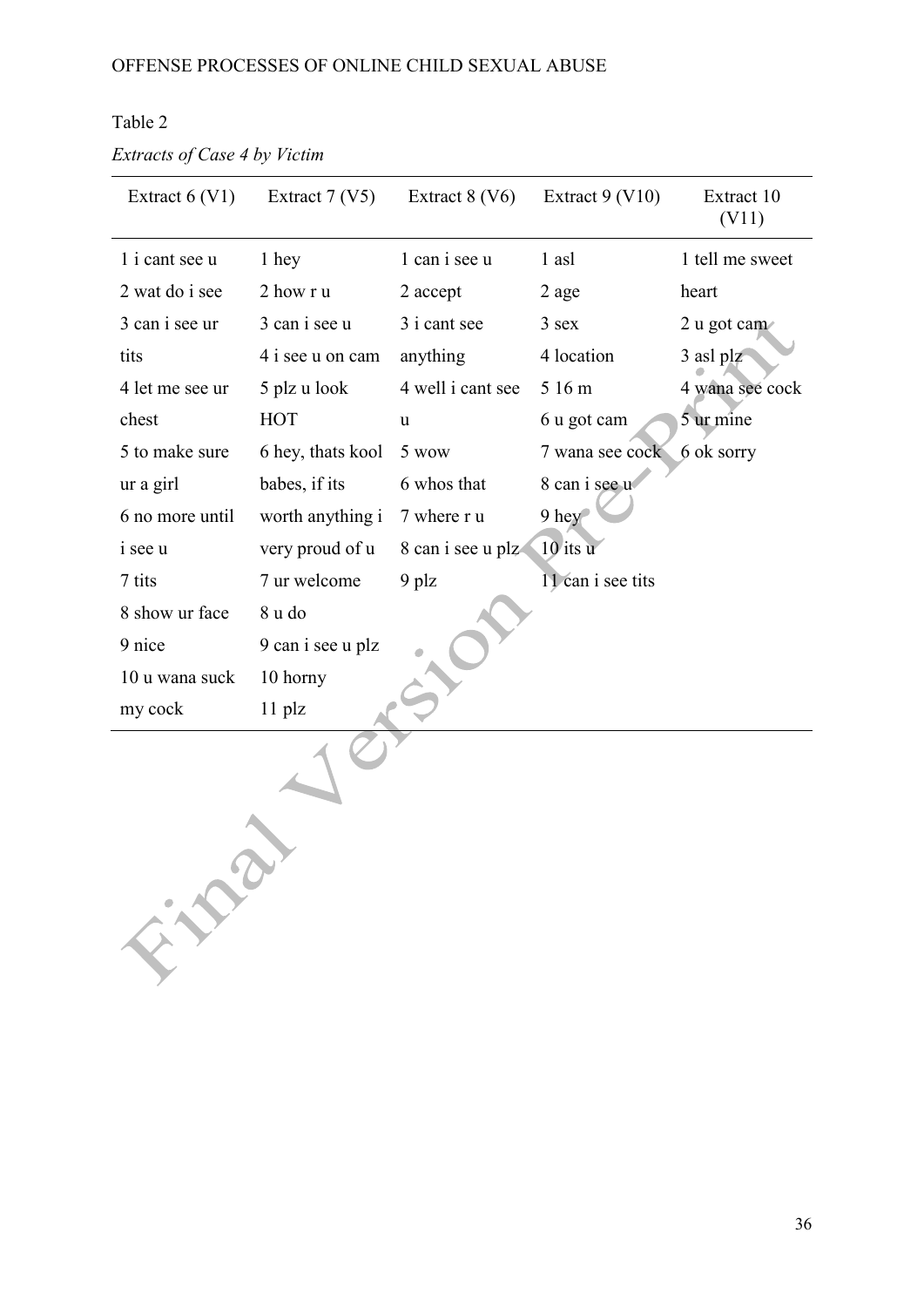# Table 3

| Extracts of Case 5 by Victim |  |  |  |  |  |
|------------------------------|--|--|--|--|--|
|------------------------------|--|--|--|--|--|

| Extract 11 $(V1)$         | Extract 12 (V2)  | Extract $13 \text{ (V3)}$ | Extract $14 (V4)$ | Extract $15 (V5)$ |
|---------------------------|------------------|---------------------------|-------------------|-------------------|
| 1 hi there hope           | 1 hi             | 1 hi thanks for           | 1 hi              | 1 who are u       |
| you didnt mind            | 2 good u         | accepting                 | 2 u ok            | 2 age?            |
| the random add            | 3 kl wuu2        | 2 u looked nice           | 3 yeah wuu2       | 3 1 4             |
| 2 kl u look               | 4 kl doin what?  | 3 hope u dont             | 4 nm lookin for   | 4 i only fuck     |
| really cute               | 5 no sorry u     | mind                      | a cam boy         | boys who do       |
| 3 wuu2?                   | 6 kl how old are | 4 about me                | 5 looking for a   | stuff on          |
| 4 how old are             | u by the way?    | adding u                  | lad to go on      | webcam first      |
| 5 jw and u look           | 7 kl im 14       | 5 so wuu2                 | webcam for me     | $5$ no            |
| older                     | 8 do u have      | 6 same                    | 6 u got a cam?    | 6 na bye          |
| $6 \text{ im } 14$ that o | (private IM      |                           | 7 well if u ever  | 7 i have no cam   |
| $7$ kl                    | provider)        |                           | wanna meet up     | 8 na im gonna     |
| 8 do u have               | 9 just wonderin  |                           | go on and do      | delete u          |
| (private IM               | and whats ur     |                           | some stuff for    | 9 im only gonna   |
| provider)?                | friends name     |                           | me                | offer this        |
| 9 nice boxers in          | 10 kl u two      |                           | 8 playing with    | tonight           |
| the pic                   | should go on     |                           | ur dick for me    | $10$ na on        |
|                           | cam for me im    |                           | 9 ok              | webcam only       |
|                           | bored lol        |                           |                   |                   |